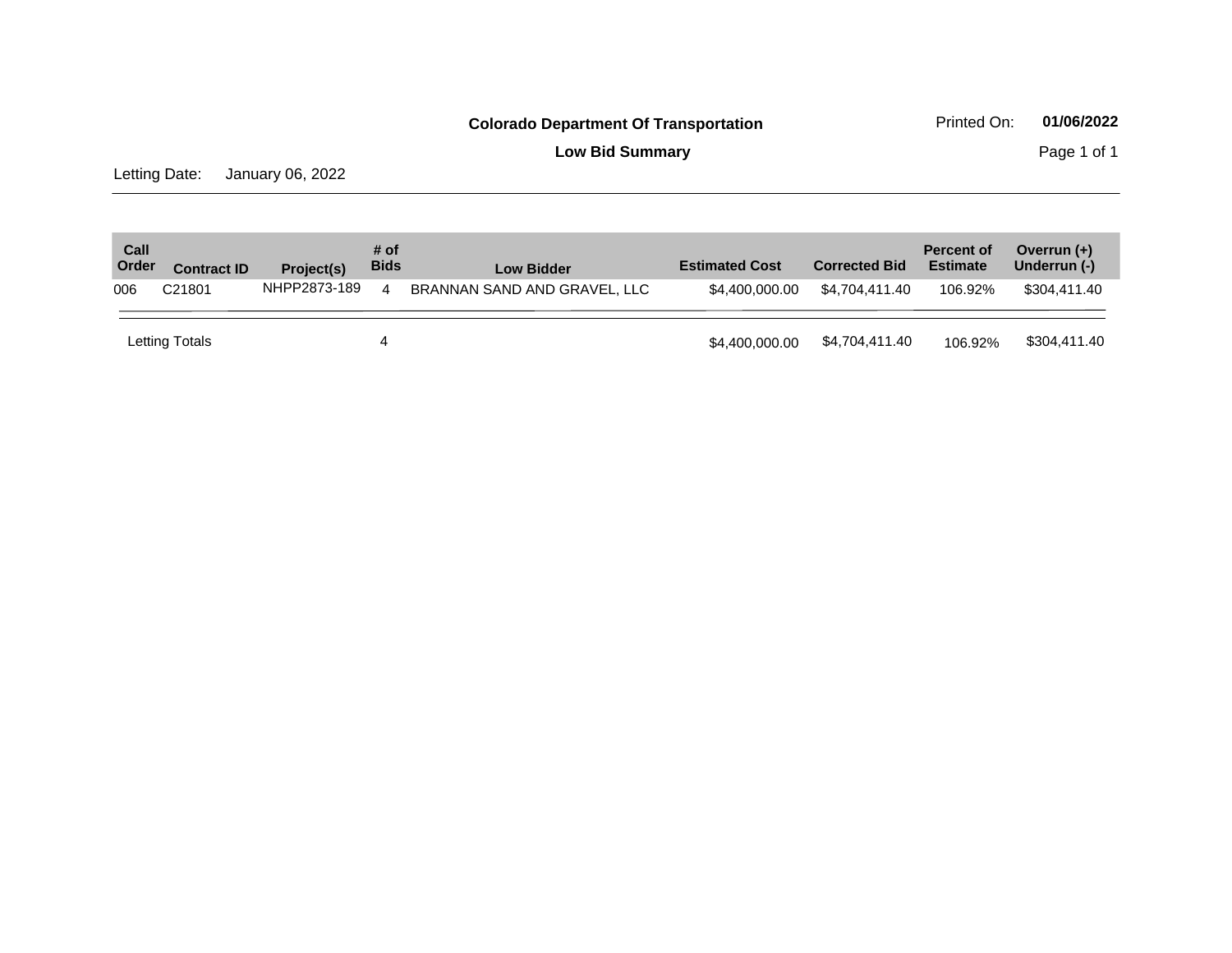|             | <b>Colorado Department Of Transportation</b>                                                                                 |                                                                                                                                                                                                                                                                                                                                                                                                                                                                                                                                                                                       |                  |                                     | 01/06/2022                           |
|-------------|------------------------------------------------------------------------------------------------------------------------------|---------------------------------------------------------------------------------------------------------------------------------------------------------------------------------------------------------------------------------------------------------------------------------------------------------------------------------------------------------------------------------------------------------------------------------------------------------------------------------------------------------------------------------------------------------------------------------------|------------------|-------------------------------------|--------------------------------------|
|             |                                                                                                                              | <b>Vendor Ranking</b>                                                                                                                                                                                                                                                                                                                                                                                                                                                                                                                                                                 |                  |                                     | Page 1 of 1                          |
|             | <b>Contract Description:</b>                                                                                                 | Contract ID:<br>C21801<br>US 287 (FEDERAL BLVD.) OVERLAY - COLFAX TO I-70                                                                                                                                                                                                                                                                                                                                                                                                                                                                                                             |                  |                                     |                                      |
|             | Other elements of the project include:<br>1. ADA curb ramps,<br>4. Storm drain inlet protection,<br>5. Signing and striping, | This project consists of milling 2.5 inches of existing pavement and placing an overlay<br>of 2.5 inches of Stone Matrix Asphalt (Fibers) (Asphalt) on Federal Blvd. (US 287C). The limits<br>of the project are from Colfax Avenue to I-70. The overlay is to be placed on the entire width of<br>the roadway including turning lanes. Structure E-16-FJ which falls within these limits will also be<br>milled and overlaid with 3 inches of Stone Matrix Asphalt (Fibers) (Asphalt).<br>2. Curb and gutter and sidewalk replacement,<br>3. Adjustment of manholes and valve boxes, |                  |                                     |                                      |
| <b>Rank</b> | <b>Vendor ID</b>                                                                                                             | <b>Vendor Name</b>                                                                                                                                                                                                                                                                                                                                                                                                                                                                                                                                                                    | <b>Total Bid</b> | <b>Percent Of</b><br><b>Low Bid</b> | <b>Percent Of</b><br><b>Estimate</b> |
| 0           | -EST-                                                                                                                        | <b>Engineer's Estimate</b>                                                                                                                                                                                                                                                                                                                                                                                                                                                                                                                                                            | \$4,400,000.00   | 93.53%                              | 100.00%                              |
| 1           | 032A                                                                                                                         | BRANNAN SAND AND GRAVEL, LLC                                                                                                                                                                                                                                                                                                                                                                                                                                                                                                                                                          | \$4,704,411.40   | 100.00%                             | 106.92%                              |
| 2           | 757A                                                                                                                         | Martin Marietta Materials, Inc.                                                                                                                                                                                                                                                                                                                                                                                                                                                                                                                                                       | \$5,395,010.32   | 114.68%                             | 122.61%                              |
| 3           | 672A                                                                                                                         | OLDCASTLE SW GROUP, INC.                                                                                                                                                                                                                                                                                                                                                                                                                                                                                                                                                              | \$5,679,258.64   | 120.72%                             | 129.07%                              |
| 4           | 924A                                                                                                                         | ASPHALT SPECIALTIES CO., INC.                                                                                                                                                                                                                                                                                                                                                                                                                                                                                                                                                         | \$6,300,630.00   | 133.93%                             | 143.20%                              |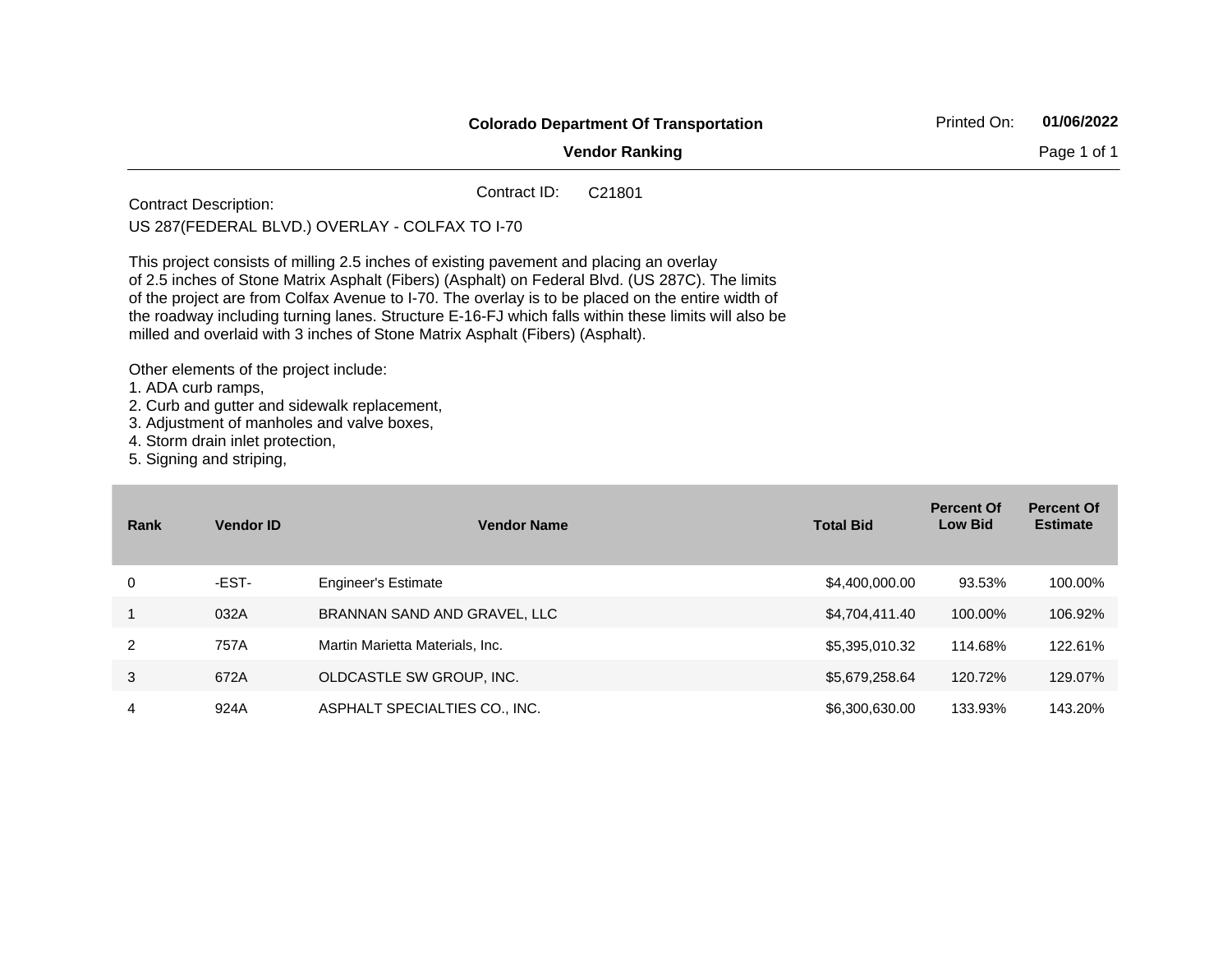|                       | <b>Tabulation of Bids</b> |
|-----------------------|---------------------------|
| Contract $ID: C21801$ |                           |

|                     |                                                               | oviniaul ID. | <b>UZ 100 1</b> |                                           |                     |                                                           |                     |                                                        |                     |
|---------------------|---------------------------------------------------------------|--------------|-----------------|-------------------------------------------|---------------------|-----------------------------------------------------------|---------------------|--------------------------------------------------------|---------------------|
|                     |                                                               |              |                 | $(0)$ -EST-<br><b>Engineer's Estimate</b> |                     | (1) 032A<br><b>BRANNAN SAND AND</b><br><b>GRAVEL, LLC</b> |                     | (2) 757A<br><b>MARTIN MARIETTA</b><br><b>MATERIALS</b> |                     |
| <b>Item Code</b>    | <b>Description</b>                                            | Quantity     |                 | <b>Unit Price</b>                         | <b>Amount</b>       | <b>Unit Price</b>                                         | <b>Amount</b>       | <b>Unit Price</b>                                      | Amount              |
| <b>SECTION:</b>     | 0001<br><b>Bid Items</b>                                      |              |                 |                                           |                     |                                                           | LCC:                |                                                        |                     |
|                     | 202-00195 Removal of Median Cover                             | 32.000       | <b>SY</b>       | 14.00000                                  | 448.00              | 44.92000                                                  | 1,437.44            | 48.36000                                               | 1,547.52            |
|                     | 202-00200 Removal of Sidewalk                                 | 904.000      | <b>SY</b>       | 36.00000                                  | 32,544.00           |                                                           | 44.92000 40,607.68  | 48.36000                                               | 43,717.44           |
|                     | 202-00201 Removal of Curb                                     | 93.000       | LF              | 10.00000                                  | 930.00              | 14.97000                                                  | 1,392.21            | 16.12000                                               | 1,499.16            |
|                     | 202-00203 Removal of Curb and Gutter                          | 257.000      | LF              | 14.00000                                  | 3,598.00            | 14.97000                                                  | 3,847.29            | 16.12000                                               | 4,142.84            |
|                     | 202-00206 Removal of Concrete Curb Ramp                       | 1,489.000    | <b>SY</b>       |                                           | 36.00000 53,604.00  |                                                           | 44.92000 66,885.88  | 48.36000                                               | 72,008.04           |
|                     | 202-00220 Removal of Asphalt Mat                              | 33.000       | SY              | 12.00000                                  | 396.00              | 200.37000                                                 | 6,612.21            | 49.15000                                               | 1,621.95            |
|                     | 202-00240 Removal of Asphalt Mat (Planing)                    | 79,039.000   | <b>SY</b>       |                                           | 2.60000 205,501.40  |                                                           | 3.33000 263,199.87  |                                                        | 4.94000 390,452.66  |
|                     | 202-00250 Removal of Pavement Marking                         | 20,000.000   | SF              |                                           | 0.60000 12,000.00   |                                                           | 0.74000 14,800.00   |                                                        | 0.80000 16,000.00   |
|                     | 202-00810 Removal of Ground Sign                              | 20.000 EACH  |                 | 100.00000                                 | 2,000.00            | 210.84000                                                 | 4,216.80            | 112.49000                                              | 2,249.80            |
|                     | 202-00821 Removal of Sign Panel                               | 10.000 EACH  |                 | 80.00000                                  | 800.00              | 37.21000                                                  | 372.10              | 105.87000                                              | 1,058.70            |
|                     | 202-00848 Removal of Traffic Signal Controller and<br>Cabinet | 1.000 EACH   |                 | 2,000.00000                               | 2,000.00            | 682.13000                                                 | 682.13              | 745.51000                                              | 745.51              |
| 202-00860           | Removal of Pedestrian Push Button                             | 8.000 EACH   |                 | 120.00000                                 | 960.00              | 79.89000                                                  | 639.12              | 87.31000                                               | 698.48              |
|                     | 202-04005 Clean Valve Box                                     | 38.000 EACH  |                 | 240.00000                                 | 9,120.00            | 92.18000                                                  | 3,502.84            | 340.78000                                              | 12,949.64           |
|                     | 202-04010 Clean Inlet                                         | 98,000 EACH  |                 | 500.00000                                 | 49,000.00           | 202.79000                                                 | 19,873.42           | 674.74000                                              | 66,124.52           |
| 203-01597 Potholing |                                                               | 120.000 HOUR |                 |                                           | 260.00000 31,200.00 |                                                           | 215.09000 25,810.80 |                                                        | 265.81000 31,897.20 |

**Page 1 of 12**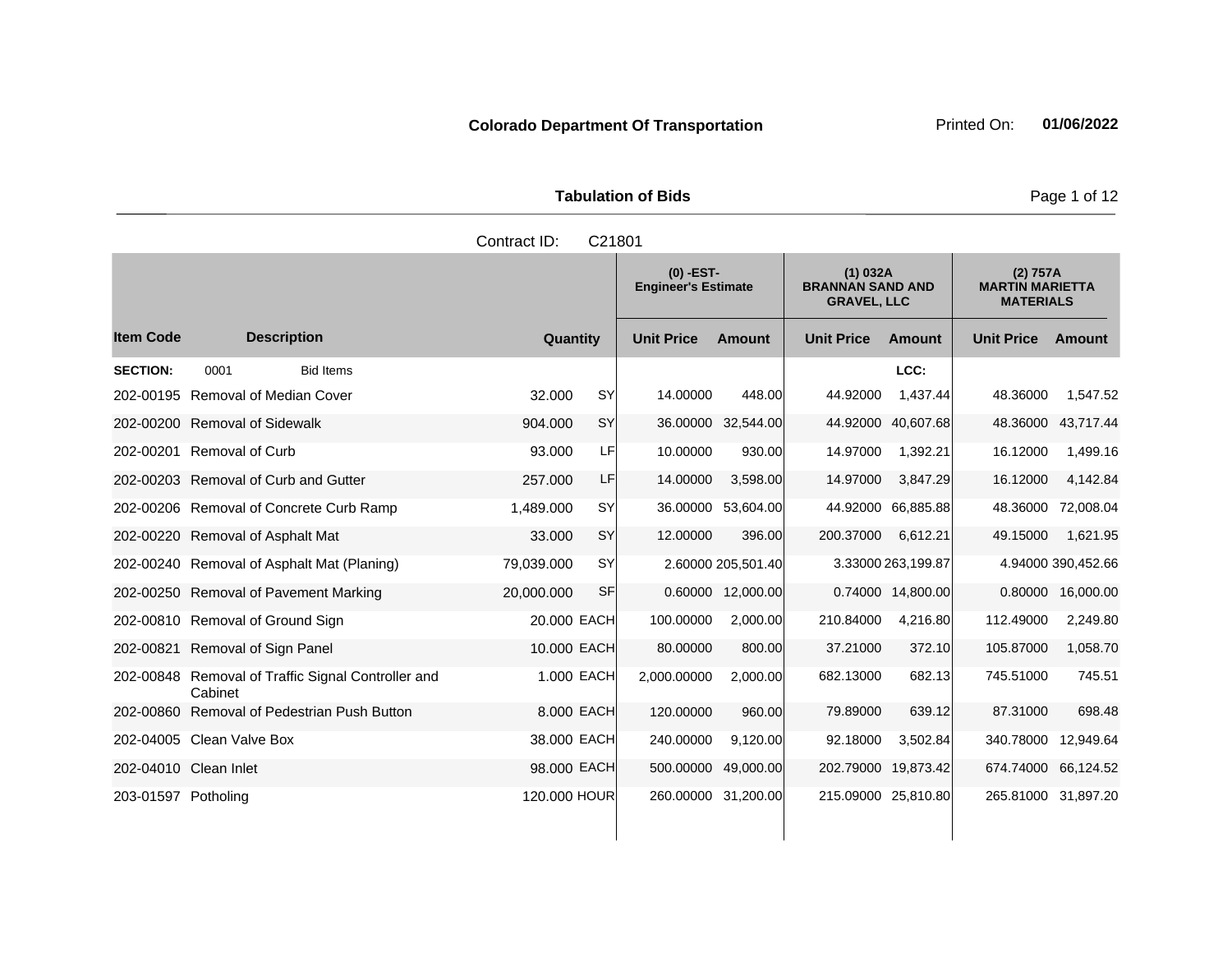**Tabulation of Bids Page 2 of 12** 

|                   |                                                                 | Contract ID:<br>C21801 |                                           |                      |                                                           |                      |                                                        |               |
|-------------------|-----------------------------------------------------------------|------------------------|-------------------------------------------|----------------------|-----------------------------------------------------------|----------------------|--------------------------------------------------------|---------------|
|                   |                                                                 |                        | $(0)$ -EST-<br><b>Engineer's Estimate</b> |                      | (1) 032A<br><b>BRANNAN SAND AND</b><br><b>GRAVEL, LLC</b> |                      | (2) 757A<br><b>MARTIN MARIETTA</b><br><b>MATERIALS</b> |               |
| <b>Item Code</b>  | <b>Description</b>                                              | Quantity               | <b>Unit Price</b>                         | <b>Amount</b>        | <b>Unit Price</b>                                         | <b>Amount</b>        | <b>Unit Price</b>                                      | <b>Amount</b> |
| <b>SECTION:</b>   | 0001<br><b>Bid Items</b>                                        |                        |                                           |                      |                                                           | LCC:                 |                                                        |               |
| 203-02330 Laborer |                                                                 | 20,000 HOUR            | 60.00000                                  | 1,200.00             | 90.53000                                                  | 1,810.60             | 62.20000                                               | 1,244.00      |
|                   | 208-00035 Aggregate Bag                                         | 484.000<br>LF          | 9.00000                                   | 4,356.00             | 7.67000                                                   | 3,712.28             | 12.57000                                               | 6,083.88      |
|                   | 208-00046 Pre-fabricated Concrete Washout Structure<br>(Type 1) | 2.000 EACH             | 1,600.00000                               | 3,200.00             | 3,641.09000                                               | 7,282.18             | 7,543.45000                                            | 15,086.90     |
| 208-00053         | Storm Drain Inlet Protection (Type I) (84<br>Inch)              | 2,000 EACH             | 220.00000                                 | 440.00               | 169.71000                                                 | 339.42               | 88.01000                                               | 176.02        |
|                   | 208-00054 Storm Drain Inlet Protection (Type II)                | 98.000 EACH            | 280.00000                                 | 27,440.00            |                                                           | 214.13000 20,984.74  | 158.81000                                              | 15,563.38     |
|                   | 208-00103 Removal and Disposal of Sediment (Labor)              | 80.000 HOUR            | 60.00000                                  | 4,800.00             | 90.53000                                                  | 7,242.40             | 95.29000                                               | 7,623.20      |
|                   | 208-00106 Sweeping (Sediment Removal)                           | 20.000 HOUR            | 150.00000                                 | 3,000.00             | 172.07000                                                 | 3,441.40             | 217.17000                                              | 4,343.40      |
|                   | 208-00107 Removal of Trash                                      | 40.000 HOUR            | 98.00000                                  | 3,920.00             | 90.53000                                                  | 3,621.20             | 219.69000                                              | 8,787.60      |
|                   | 210-00815 Reset Sign Panel                                      | 1.000 EACH             | 240.00000                                 | 240.00               | 37.20000                                                  | 37.20                | 165.43000                                              | 165.43        |
|                   | 210-00827 Reset Pull Box                                        | 23,000 EACH            | 440.00000                                 | 10,120.00            |                                                           | 522.35000 12,014.05  | 570.89000                                              | 13,130.47     |
|                   | 210-00860 Reset Pedestrian Push Button                          | 1.000 EACH             | 800.00000                                 | 800.00               | 95.86000                                                  | 95.86                | 104.77000                                              | 104.77        |
|                   | 210-04010 Adjust Manhole                                        | 130.000 EACH           |                                           | 900.00000 117,000.00 |                                                           | 889.27000 115,605.10 | 884.75000 115,017.50                                   |               |
|                   | 210-04050 Adjust Valve Box                                      | 76,000 EACH            | 460.00000 34,960.00                       |                      | 723.02000 54,949.52                                       |                      | 195.27000 14,840.52                                    |               |
|                   | 212-00006 Seeding (Native)                                      | 0.100 ACRE             | 1,000.00000                               | 100.00               | 9,072.80000                                               | 907.28               | 7,014.08000                                            | 701.41        |
|                   | 212-00032 Soil Conditioning                                     | 0.100 ACRE             | 3,000.00000                               | 300.00               | 18,185.10000                                              | 1,818.51             | 14,954.55000                                           | 1,495.46      |
|                   |                                                                 |                        |                                           |                      |                                                           |                      |                                                        |               |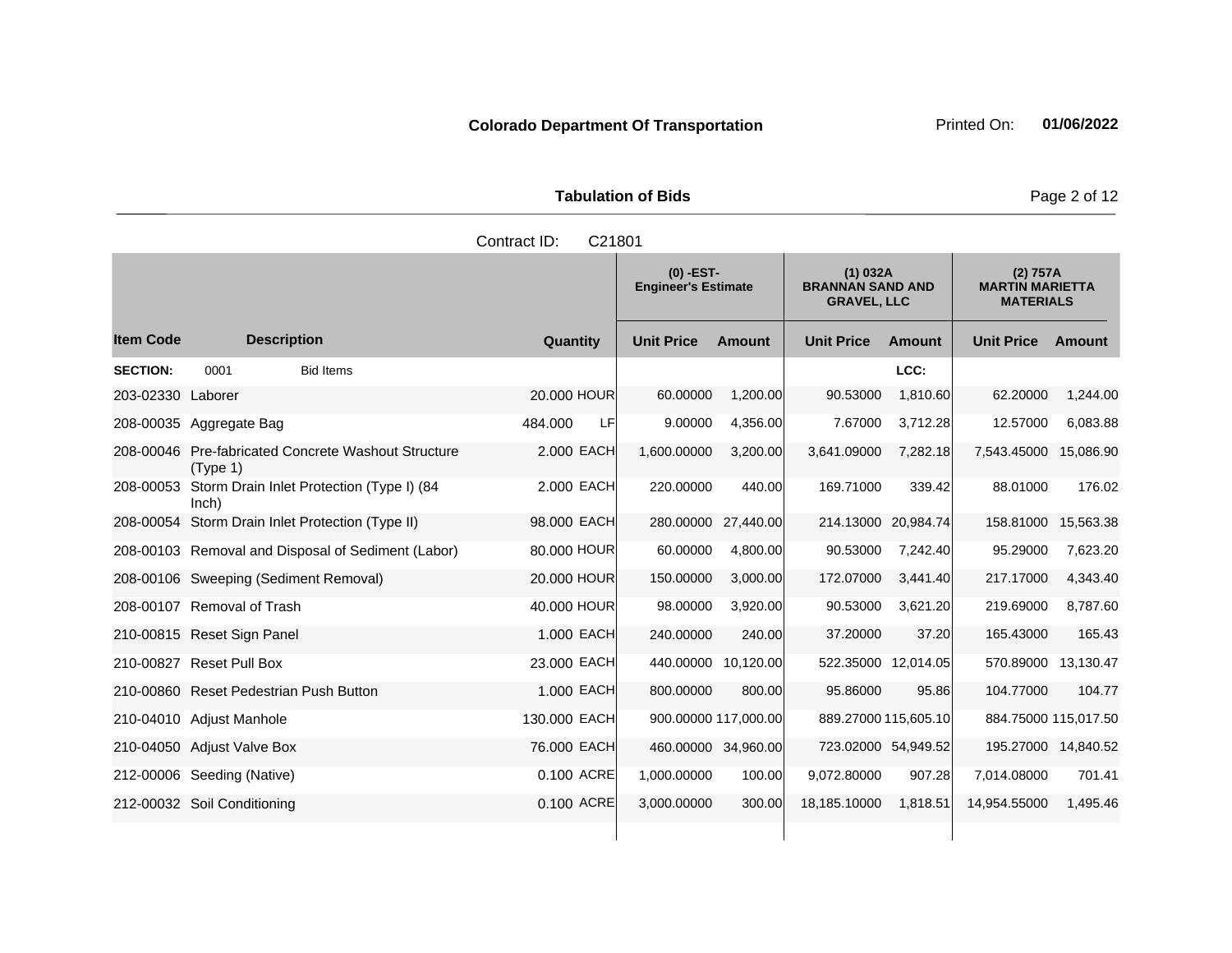|                     | <b>Tabulation of Bids</b> |
|---------------------|---------------------------|
| Contract ID: C21801 |                           |

|                  |                                                   |            |            | $(0)$ -EST-<br><b>Engineer's Estimate</b> |                    | (1) 032A<br><b>BRANNAN SAND AND</b><br><b>GRAVEL, LLC</b> |                    | (2) 757A<br><b>MARTIN MARIETTA</b><br><b>MATERIALS</b> |                     |
|------------------|---------------------------------------------------|------------|------------|-------------------------------------------|--------------------|-----------------------------------------------------------|--------------------|--------------------------------------------------------|---------------------|
| <b>Item Code</b> | <b>Description</b>                                | Quantity   |            | <b>Unit Price</b>                         | <b>Amount</b>      | <b>Unit Price</b>                                         | Amount             | <b>Unit Price</b>                                      | Amount              |
| <b>SECTION:</b>  | 0001<br><b>Bid Items</b>                          |            |            |                                           |                    |                                                           | LCC:               |                                                        |                     |
| 212-01200        | <b>Landscape Restoration</b>                      | 1.000      | L SI       | 5,000.00000                               | 5,000.00           | 3,384.42000                                               | 3,384.42           | 5,955.35000                                            | 5,955.35            |
| 213-00003        | Mulching (Weed Free)                              | 0.100 ACRE |            | 1,000.00000                               | 100.00             | 5,756.90000                                               | 575.69             | 7,146.42000                                            | 714.64              |
|                  | 213-00061 Mulch Tackifier                         | 40.000     | LB         | 3.20000                                   | 128.00             | 16.38000                                                  | 655.20             | 17.87000                                               | 714.80              |
|                  | 304-06000 Aggregate Base Course (Class 6)         | 847.000    | <b>TON</b> |                                           | 60.00000 50,820.00 |                                                           | 59.54000 50,430.38 | 102.59000 86,893.73                                    |                     |
| 403-00720        | Hot Mix Asphalt (Patching) (Asphalt)              | 1.226.000  | <b>TON</b> | 220.00000 269,720.00                      |                    | 140.63000 172,412.38                                      |                    | 185.12000 226,957.12                                   |                     |
|                  | 403-09221 Stone Matrix Asphalt (Fibers) (Asphalt) | 11,980.300 | <b>TON</b> | 128.00000 1,533,478.                      | 40                 | 132.48000 1,587,150.                                      | 14                 | 155.71000 1,865,452.                                   | 51                  |
|                  | 408-01100 Joint Sealant                           | 164.000    | LF         | 25.00000                                  | 4,100.00           | 55.31000                                                  | 9,070.84           | 18.81000                                               | 3,084.84            |
|                  | 411-10255 Emulsified Asphalt (Slow-Setting)       | 7,904.000  | GAL        | 3.80000                                   | 30,035.20          |                                                           | 2.95000 23,316.80  | 3.04000                                                | 24,028.16           |
|                  | 606-01370 Transition Type 3G                      | 1.000 EACH |            | 3,000.00000                               | 3,000.00           | 6,145.29000                                               | 6.145.29           | 8,999.20000                                            | 8,999.20            |
|                  | 608-00000 Concrete Sidewalk                       | 210,000    | <b>SY</b>  |                                           | 75.00000 15,750.00 |                                                           | 97.33000 20,439.30 |                                                        | 104.77000 22,001.70 |
|                  | 608-00010 Concrete Curb Ramp                      | 2,411.000  | <b>SY</b>  | 140.00000 337,540.00                      |                    | 180.93000 436,222.23                                      |                    | 194.77000 469,590.47                                   |                     |
|                  | 608-00015 Detectable Warnings                     | 430,000    | SF         |                                           | 96.00000 41,280.00 | 112.30000 48,289.00                                       |                    | 120.89000 51,982.70                                    |                     |
|                  | 609-21020 Curb and Gutter Type 2 (Section II-B)   | 387.000    | LF         | 36.00000                                  | 13,932.00          |                                                           | 44.92000 17,384.04 |                                                        | 48.36000 18,715.32  |
|                  | 610-00030 Median Cover Material (Concrete)        | 523,000    | SF         | 9.00000                                   | 4,707.00           |                                                           | 19.96000 10,439.08 |                                                        | 21.49000 11,239.27  |
|                  | 613-01200 2 Inch Electrical Conduit (Plastic)     | 50.000     | LF         | 5.00000                                   | 250.00             | 86.03000                                                  | 4,301.50           | 94.03000                                               | 4,701.50            |

**Page 3 of 12**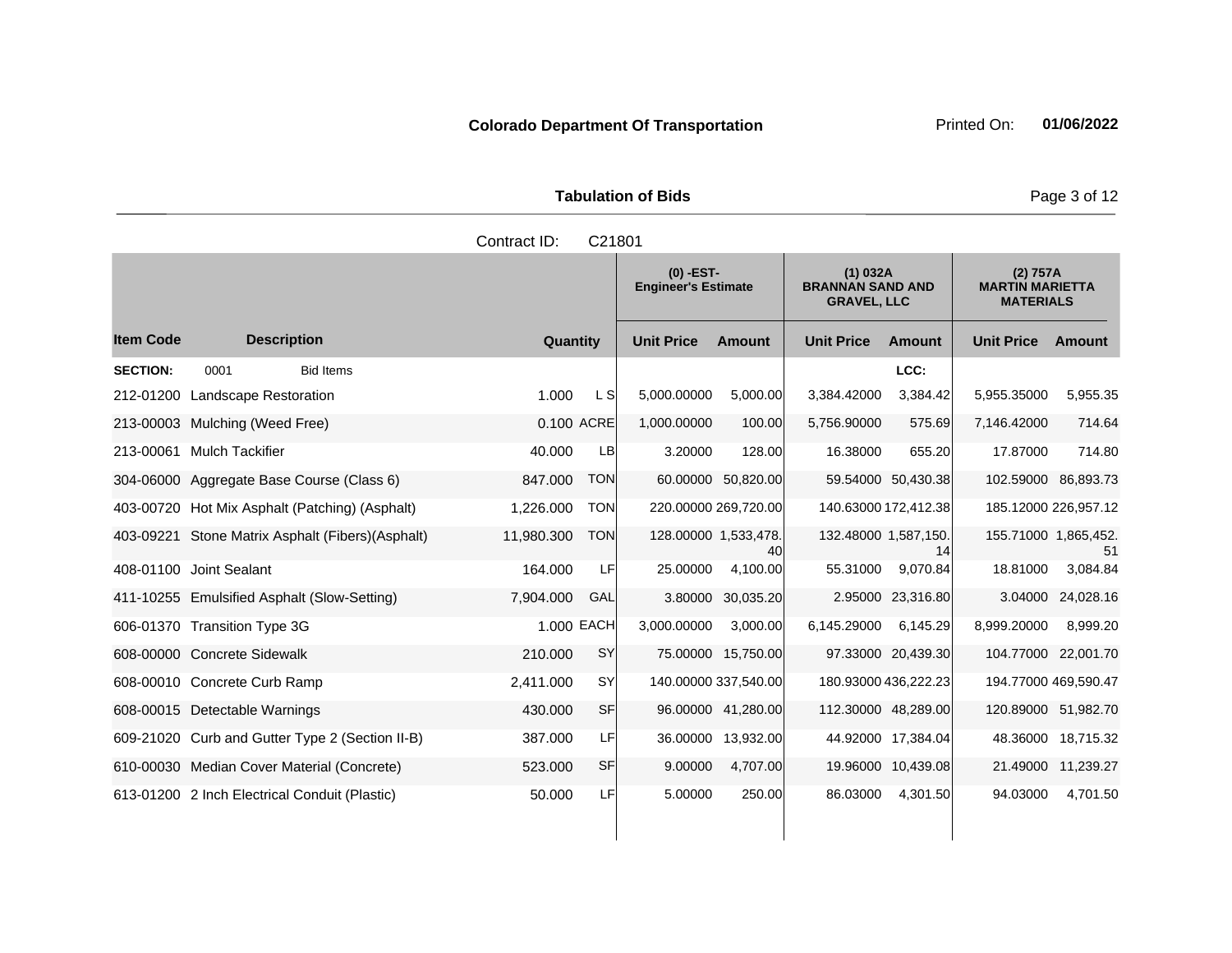|                    | Page 4 of 12           |                                           |                                                           |                                                        |
|--------------------|------------------------|-------------------------------------------|-----------------------------------------------------------|--------------------------------------------------------|
|                    | Contract ID:<br>C21801 |                                           |                                                           |                                                        |
|                    |                        | $(0)$ -EST-<br><b>Engineer's Estimate</b> | (1) 032A<br><b>BRANNAN SAND AND</b><br><b>GRAVEL, LLC</b> | (2) 757A<br><b>MARTIN MARIETTA</b><br><b>MATERIALS</b> |
| <b>Description</b> | Quantity               | <b>Unit Price</b><br><b>Amount</b>        | <b>Unit Price</b><br><b>Amount</b>                        | <b>Unit Price</b><br>Amount                            |

|                  |                                               |                                                     |          |            | <b>Engineer's Estimate</b> |               | <b>BRANNAN SAND AND</b><br><b>GRAVEL, LLC</b> |               | <b>MARTIN MARIETTA</b><br><b>MATERIALS</b> |               |
|------------------|-----------------------------------------------|-----------------------------------------------------|----------|------------|----------------------------|---------------|-----------------------------------------------|---------------|--------------------------------------------|---------------|
| ltem Code        | <b>Description</b>                            |                                                     | Quantity |            | <b>Unit Price</b>          | <b>Amount</b> | <b>Unit Price</b>                             | <b>Amount</b> | <b>Unit Price</b>                          | <b>Amount</b> |
| <b>SECTION:</b>  | 0001                                          | <b>Bid Items</b>                                    |          |            |                            |               |                                               | LCC:          |                                            |               |
|                  | 613-01300 3 Inch Electrical Conduit (Plastic) |                                                     | 150.000  | <b>LF</b>  | 20.00000                   | 3,000.00      | 54.08000                                      | 8,112.00      | 59.10000                                   | 8,865.00      |
|                  | 613-07005 Type Five Pull Box                  |                                                     |          | 1.000 EACH | 2,800.00000                | 2,800.00      | 2,443.37000                                   | 2,443.37      | 2,670.41000                                | 2,670.41      |
| 613-10000 Wiring |                                               |                                                     | 1.000    | L S        | 52,000.00000               | 52,000.00     | 6,028.53000                                   | 6.028.53      | 6,588.70000                                | 6,588.70      |
|                  | 614-00011 Sign Panel (Class I)                |                                                     | 179.000  | <b>SF</b>  | 35.00000                   | 6,265.00      | 27.28000                                      | 4,883.12      | 25.14000                                   | 4,500.06      |
|                  | 614-00012 Sign Panel (Class II)               |                                                     | 240.000  | <b>SF</b>  | 45.00000                   | 10,800.00     | 39.69000                                      | 9,525.60      | 30.77000                                   | 7,384.80      |
|                  |                                               | 614-00216 Steel Sign Post (2x2 Inch Tubing)         | 240.000  | LF         | 16.00000                   | 3,840.00      | 24.80000                                      | 5,952.00      | 39.70000                                   | 9,528.00      |
|                  |                                               | 614-01522 Steel Sign Support (2-Inch Round)(Socket) |          | 6,000 EACH | 140.00000                  | 840.00        | 409.27000                                     | 2,455.62      | 132.34000                                  | 794.04        |
|                  | 614-72854 Traffic Controller Cabinet          |                                                     |          | 1.000 EACH | 26,000.00000               | 26,000.00     | 32,755.64000                                  | 32,755.64     | 35,799.29000                               | 35,799.29     |
|                  |                                               | 614-72863 Pedestrian Push Button Post Assembly      |          | 8.000 EACH | 2,600.00000                | 20,800.00     | 2,504.70000 20,037.60                         |               | 2,270.11000                                | 18,160.88     |
|                  | 614-86105 Telemetry (Field)                   |                                                     |          | 1.000 EACH | 3,800.00000                | 3,800.00      | 6,005.19000                                   | 6,005.19      | 6,563.18000                                | 6,563.18      |
|                  |                                               | 614-86248 Traffic Signal Controller (Type 2070LC)   |          | 1.000 EACH | 6,800.00000                | 6,800.00      | 6,294.01000                                   | 6,294.01      | 6,878.85000                                | 6,878.85      |
|                  | 614-86800 Uninterrupted Power Supply          |                                                     |          | 1.000 EACH | 26,000.00000               | 26,000.00     | 9,508.00000                                   | 9,508.00      | 10,391.48000                               | 10,391.48     |
|                  | 614-87690 Ethernet Switch                     |                                                     |          | 1.000 EACH | 5,000.00000                | 5,000.00      | 7,398.93000                                   | 7,398.93      | 8,086.44000                                | 8,086.44      |
|                  | 620-00002 Field Office (Class 2)              |                                                     |          | 1.000 EACH | 34,000.00000               | 34,000.00     | 66,548.99000                                  | 66,548.99     | 38,378.93000                               | 38,378.93     |
|                  | 620-00012 Field Laboratory (Class 2)          |                                                     |          | 1.000 EACH | 32,000.00000               | 32,000.00     | 54,885.70000 54,885.70                        |               | 40,430.22000                               | 40,430.22     |
|                  | 620-00020 Sanitary Facility                   |                                                     |          | 2.000 EACH | 2,400.00000                | 4,800.00      | 3,578.45000                                   | 7,156.90      | 1,985.12000                                | 3,970.24      |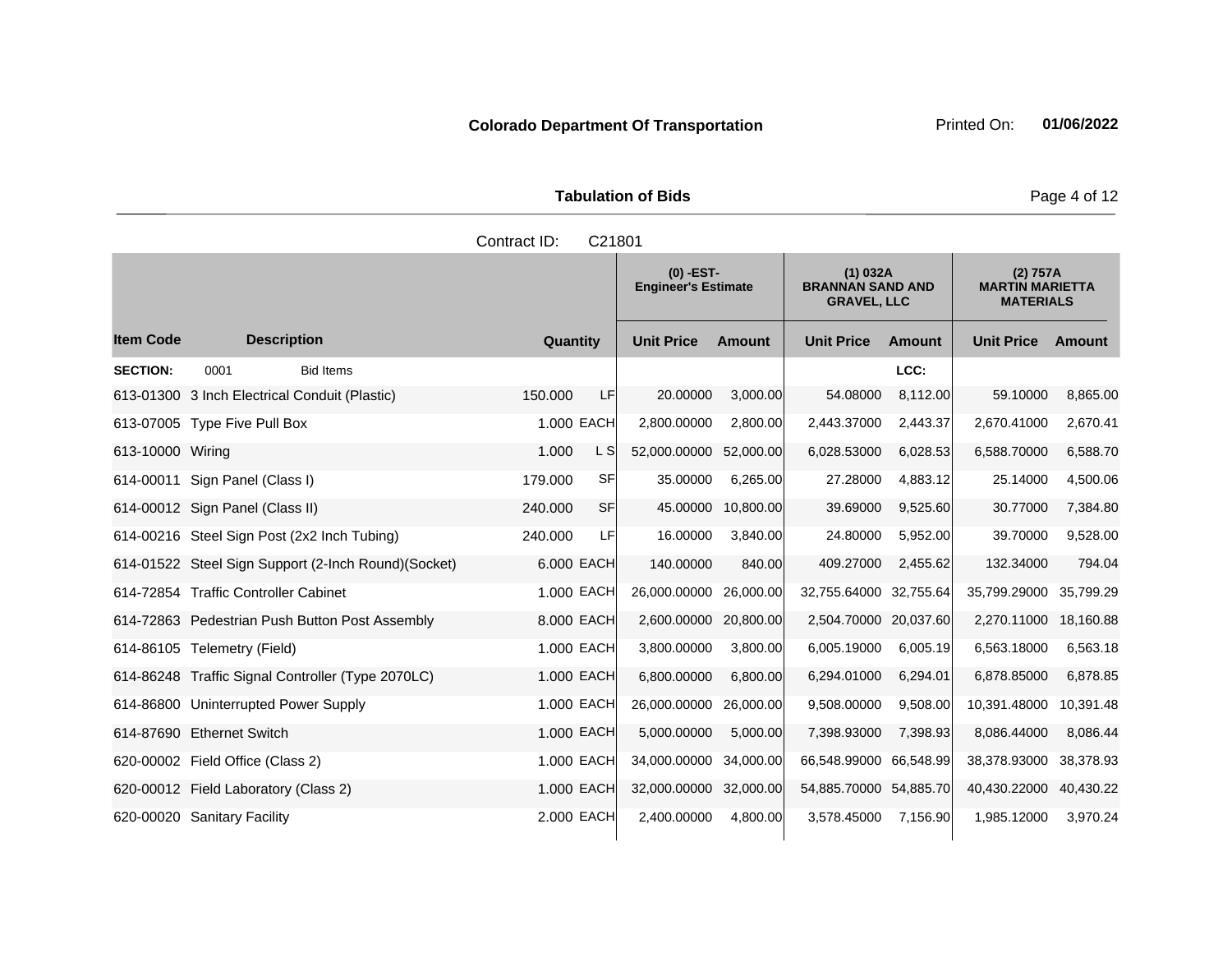**Tabulation of Bids Page 5 of 12** 

|                    |                                                                     | Contract ID:          | C21801                                    |                     |                                                           |                      |                                                        |                      |
|--------------------|---------------------------------------------------------------------|-----------------------|-------------------------------------------|---------------------|-----------------------------------------------------------|----------------------|--------------------------------------------------------|----------------------|
|                    |                                                                     |                       | $(0)$ -EST-<br><b>Engineer's Estimate</b> |                     | (1) 032A<br><b>BRANNAN SAND AND</b><br><b>GRAVEL, LLC</b> |                      | (2) 757A<br><b>MARTIN MARIETTA</b><br><b>MATERIALS</b> |                      |
| <b>Item Code</b>   | <b>Description</b>                                                  | Quantity              | <b>Unit Price</b>                         | <b>Amount</b>       | <b>Unit Price</b>                                         | <b>Amount</b>        | <b>Unit Price</b>                                      | Amount               |
| <b>SECTION:</b>    | 0001<br><b>Bid Items</b>                                            |                       |                                           |                     |                                                           | LCC:                 |                                                        |                      |
| 625-00000          | <b>Construction Surveying</b>                                       | 1.000<br>L SI         | 80,000.00000 80,000.00                    |                     | 145,680.79000 145,680.79                                  |                      | 106,937.47000 106,937.47                               |                      |
| 625-00001          | <b>Construction Surveying (Hourly)</b>                              | 240.000 HOUR          |                                           | 180.00000 43,200.00 | 245.81000 58,994.40                                       |                      |                                                        | 229.48000 55,075.20  |
|                    | 626-00000 Mobilization                                              | 1.000<br>L SI         | 380,207.00000 380,207.00                  |                     | 321,624.56000 321,624.56                                  |                      | 366,187.82000 366,187.82                               |                      |
|                    | 626-01113 Public Information Management (Tier III)                  | <b>DAY</b><br>100.000 |                                           | 200.00000 20,000.00 |                                                           | 122.18000 12,218.00  | 76.76000                                               | 7,676.00             |
|                    | 627-00008 Modified Epoxy Pavement Marking                           | 182.000<br>GAL        |                                           | 68.00000 12,376.00  |                                                           | 217.26000 39,541.32  |                                                        | 233.91000 42,571.62  |
|                    | 627-00013 Pavement Marking Paint (High Build)                       | 884.000<br>GAL        | 32.00000                                  | 28,288.00           |                                                           | 65.18000 57,619.12   | 70.17000                                               | 62,030.28            |
|                    | 627-30405 Preformed Thermoplastic Pavement<br>Marking (Word-Symbol) | <b>SF</b><br>344.000  | 16.00000                                  | 5,504.00            | 19.55000                                                  | 6,725.20             | 21.05000                                               | 7,241.20             |
| 627-30410          | Preformed Thermoplastic Pavement<br>Marking (Xwalk-Stop Line)       | SF<br>17,017.000      |                                           | 14.00000 238,238.00 |                                                           | 13.35000 227,176.95  |                                                        | 14.37000 244,534.29  |
| 629-01001          | Survey Monument (Type 1)                                            | 19.000 EACH           | 1,020.00000                               | 19,380.00           | 215.09000                                                 | 4,086.71             | 458.96000                                              | 8,720.24             |
|                    | 629-01065 Survey Monument (Type 5S)                                 | 21.000 EACH           | 900.00000                                 | 18,900.00           | 184.36000                                                 | 3,871.56             | 458.96000                                              | 9,638.16             |
|                    | 629-01110 Locate Monuments                                          | 8,000 HOUR            | 300.00000                                 | 2,400.00            | 245.81000                                                 | 1,966.48             | 229.48000                                              | 1,835.84             |
| 630-00000 Flagging |                                                                     | 800,000 HOUR          |                                           | 30.00000 24,000.00  |                                                           | 55.26000 44,208.00   | 39.34000                                               | 31,472.00            |
|                    | 630-00003 Uniformed Traffic Control                                 | 750,000 HOUR          | 120.00000                                 | 90,000.00           |                                                           | 155.03000 116,272.50 |                                                        | 170.92000 128,190.00 |
|                    | 630-00004 Traffic Control Vehicle                                   | 1.000 EACH            | 6,000.00000                               | 6,000.00            | 9,301.64000                                               | 9,301.64             | 26,070.51000                                           | 26,070.51            |
|                    | 630-00007 Traffic Control Inspection                                | <b>DAY</b><br>30.000  | 300.00000                                 | 9.000.00            | 186.03000                                                 | 5.580.90             | 325.56000                                              | 9,766.80             |

**Colorado Department Of Transportation** Printed On: 01/06/2022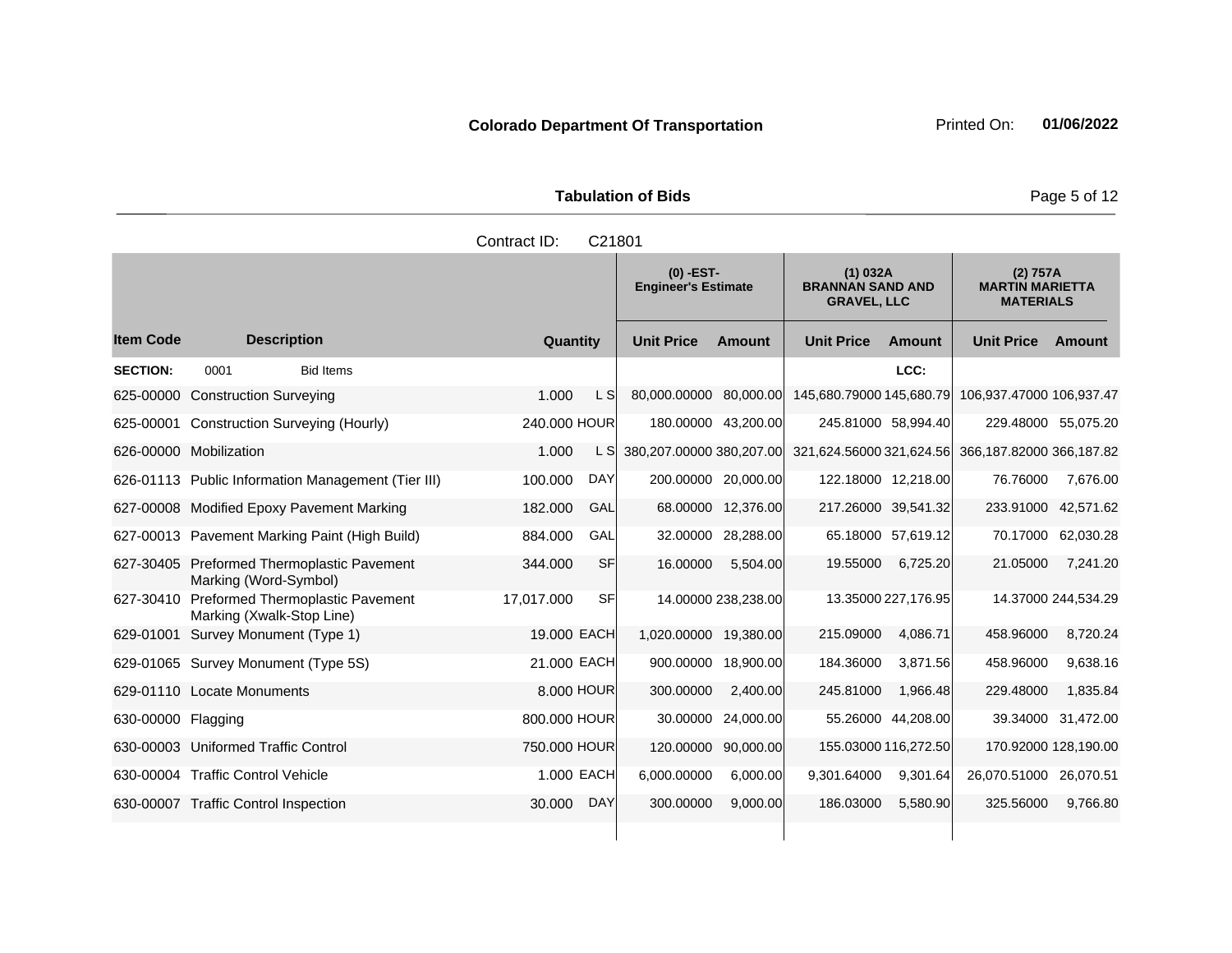Tabulation of Bids **Page 6 of 12** 

|                        |                                                                          | Contract ID:<br>C21801 |                                           |                |                                                           |                |                                                        |                |
|------------------------|--------------------------------------------------------------------------|------------------------|-------------------------------------------|----------------|-----------------------------------------------------------|----------------|--------------------------------------------------------|----------------|
|                        |                                                                          |                        | $(0)$ -EST-<br><b>Engineer's Estimate</b> |                | (1) 032A<br><b>BRANNAN SAND AND</b><br><b>GRAVEL, LLC</b> |                | (2) 757A<br><b>MARTIN MARIETTA</b><br><b>MATERIALS</b> |                |
| <b>Item Code</b>       | <b>Description</b>                                                       | Quantity               | <b>Unit Price</b>                         | Amount         | <b>Unit Price</b>                                         | <b>Amount</b>  | <b>Unit Price</b>                                      | Amount         |
| <b>SECTION:</b>        | <b>Bid Items</b><br>0001                                                 |                        |                                           |                |                                                           | LCC:           |                                                        |                |
|                        | 630-00012 Traffic Control Management                                     | 170.000<br><b>DAY</b>  | 900.00000 153,000.00                      |                | 1,121.23000 190,609.10                                    |                | 1,736.32000 295,174.40                                 |                |
|                        | 630-80335 Barricade (Type 3 M-A) (Temporary)                             | 6.000 EACH             | 180.00000                                 | 1,080.00       | 93.02000                                                  | 558.12         | 81.39000                                               | 488.34         |
|                        | 630-80341 Construction Traffic Sign (Panel Size A)                       | 20.000 EACH            | 46.00000                                  | 920.00         | 55.81000                                                  | 1,116.20       | 54.26000                                               | 1,085.20       |
|                        | 630-80342 Construction Traffic Sign (Panel Size B)                       | 66.000 EACH            | 66.00000                                  | 4,356.00       | 68.21000                                                  | 4,501.86       | 67.82000                                               | 4,476.12       |
|                        | 630-80343 Construction Traffic Sign (Panel Size C)                       | 8.000 EACH             | 86.00000                                  | 688.00         | 80.61000                                                  | 644.88         | 74.61000                                               | 596.88         |
|                        | 630-80344 Construction Traffic Sign (Special)                            | 50.000<br><b>SF</b>    | 30.00000                                  | 1,500.00       | 49.61000                                                  | 2,480.50       | 25.77000                                               | 1,288.50       |
|                        | 630-80350 Vertical Panel                                                 | 50.000 EACH            | 36.00000                                  | 1,800.00       | 37.21000                                                  | 1,860.50       | 29.84000                                               | 1,492.00       |
|                        | 630-80355 Portable Message Sign Panel                                    | 2.000 EACH             | 5,400.00000                               | 10,800.00      | 6,945.24000 13,890.48                                     |                | 7,352.21000                                            | 14,704.42      |
|                        | 630-80358 Advance Warning Flashing or Sequencing<br>Arrow Panel (C Type) | 3.000 EACH             | 1,600.00000                               | 4,800.00       | 2,170.39000                                               | 6,511.17       | 2,265.35000                                            | 6,796.05       |
|                        | 630-80360 Drum Channelizing Device                                       | 150,000 EACH           | 32.00000                                  | 4,800.00       | 43.41000                                                  | 6,511.50       | 32.56000                                               | 4,884.00       |
|                        | 630-80380 Traffic Cone                                                   | 50.000 EACH            | 9.00000                                   | 450.00         | 21.70000                                                  | 1,085.00       | 6.78000                                                | 339.00         |
|                        | 630-85041 Mobile Attenuator                                              | 25.000<br><b>DAY</b>   | 550.00000                                 | 13,750.00      | 1,364.02000 34,100.50                                     |                | 1,044.50000                                            | 26,112.50      |
|                        | 632-00000 Night Work Lighting                                            | 1.000<br>L SI          | 60,000.00000 60,000.00                    |                | 57,724.44000 57,724.44                                    |                | 68,526.25000 68,526.25                                 |                |
| <b>Section Totals:</b> |                                                                          |                        |                                           | \$4,400,000.00 |                                                           | \$4,704,411.40 |                                                        | \$5,395,010.32 |
|                        | <b>Contract Grand Totals</b>                                             |                        |                                           | \$4,400,000.00 |                                                           | \$4,704,411.40 |                                                        | \$5,395,010.32 |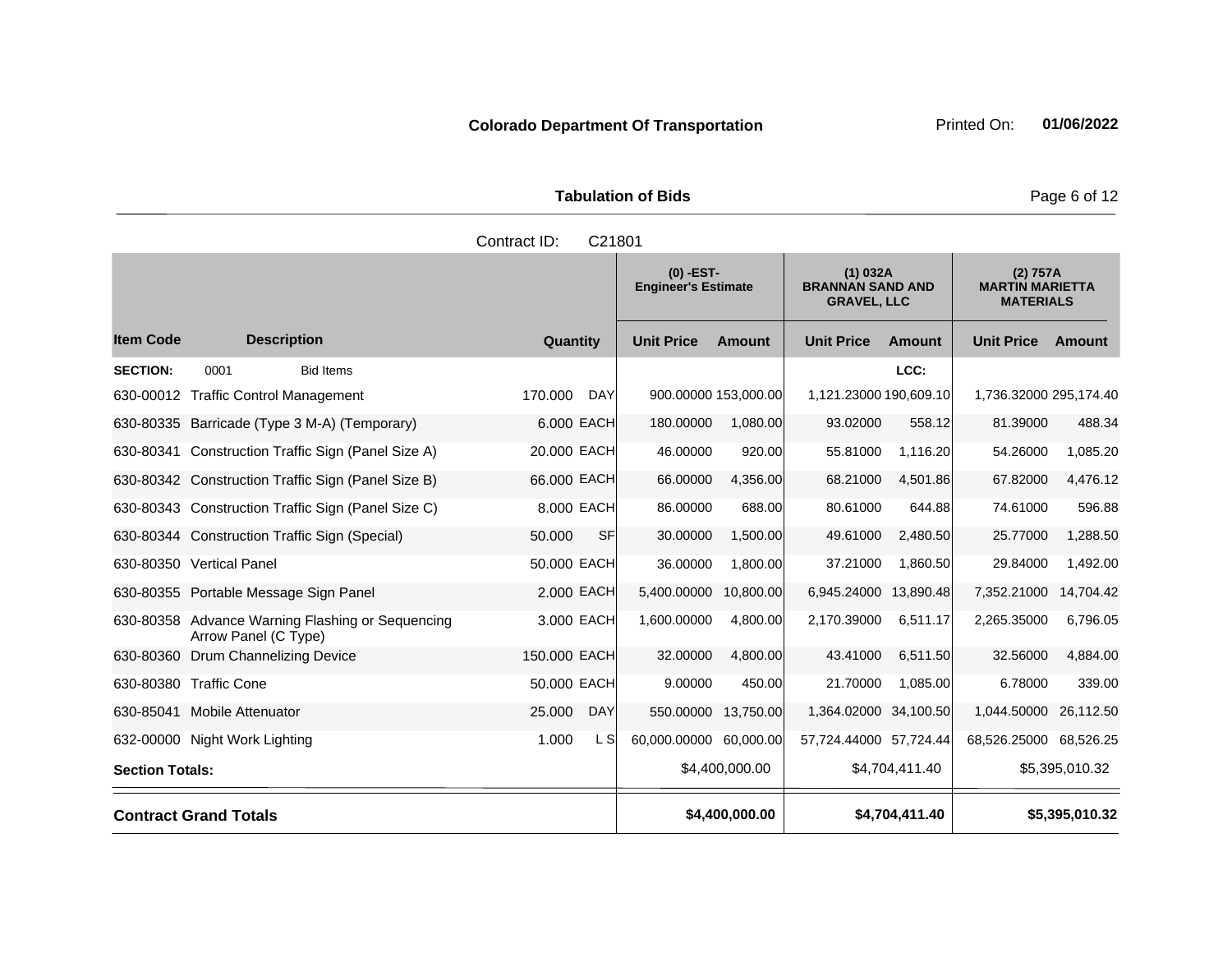| <b>Tabulation of Bids</b> |  |                                                    |                                                           |  |  |  |  |
|---------------------------|--|----------------------------------------------------|-----------------------------------------------------------|--|--|--|--|
| Contract ID: C21801       |  |                                                    |                                                           |  |  |  |  |
|                           |  | (3) 672A<br><b>OLDCASTLE SW GROUP,</b><br>$\cdots$ | (4) 924A<br><b>ASPHALT SPECIALTIES</b><br>$- - - - - - -$ |  |  |  |  |

|                     |                                                     |              |           | (3) 672A<br><b>OLDCASTLE SW GROUP,</b><br>INC. |                    | $(4)$ 924A<br><b>ASPHALT SPECIALTIES</b><br>CO., INC. |                    |                   |        |
|---------------------|-----------------------------------------------------|--------------|-----------|------------------------------------------------|--------------------|-------------------------------------------------------|--------------------|-------------------|--------|
| <b>Item Code</b>    | <b>Description</b>                                  | Quantity     |           | <b>Unit Price</b>                              | <b>Amount</b>      | <b>Unit Price</b>                                     | <b>Amount</b>      | <b>Unit Price</b> | Amount |
| <b>SECTION:</b>     | <b>Bid Items</b><br>0001                            |              |           |                                                |                    |                                                       | LCC:               |                   |        |
|                     | 202-00195 Removal of Median Cover                   | 32.000       | SY        | 65.00000                                       | 2,080.00           | 50.50000                                              | 1,616.00           |                   |        |
|                     | 202-00200 Removal of Sidewalk                       | 904.000      | <b>SY</b> | 44.55000                                       | 40,273.20          |                                                       | 50.50000 45,652.00 |                   |        |
|                     | 202-00201 Removal of Curb                           | 93,000       | LF        | 22.30000                                       | 2,073.90           | 17.00000                                              | 1,581.00           |                   |        |
|                     | 202-00203 Removal of Curb and Gutter                | 257.000      | LF        |                                                | 45.80000 11,770.60 | 17.00000                                              | 4,369.00           |                   |        |
|                     | 202-00206 Removal of Concrete Curb Ramp             | 1,489.000    | <b>SY</b> |                                                | 48.25000 71,844.25 |                                                       | 50.50000 75,194.50 |                   |        |
|                     | 202-00220 Removal of Asphalt Mat                    | 33.000       | <b>SY</b> | 42.00000                                       | 1,386.00           | 79.00000                                              | 2,607.00           |                   |        |
|                     | 202-00240 Removal of Asphalt Mat (Planing)          | 79,039.000   | <b>SY</b> |                                                | 4.60000 363,579.40 |                                                       | 6.50000 513,753.50 |                   |        |
|                     | 202-00250 Removal of Pavement Marking               | 20,000.000   | <b>SF</b> |                                                | 2.50000 50,000.00  |                                                       | 2.00000 40,000.00  |                   |        |
|                     | 202-00810 Removal of Ground Sign                    | 20.000 EACH  |           | 125.00000                                      | 2,500.00           | 238.00000                                             | 4,760.00           |                   |        |
|                     | 202-00821 Removal of Sign Panel                     | 10.000 EACH  |           | 100.00000                                      | 1,000.00           | 42.00000                                              | 420.00             |                   |        |
| 202-00848           | Removal of Traffic Signal Controller and<br>Cabinet | 1.000 EACH   |           | 700.00000                                      | 700.00             | 777.00000                                             | 777.00             |                   |        |
|                     | 202-00860 Removal of Pedestrian Push Button         | 8,000 EACH   |           | 85.00000                                       | 680.00             | 91.00000                                              | 728.00             |                   |        |
|                     | 202-04005 Clean Valve Box                           | 38.000 EACH  |           | 250.00000                                      | 9,500.00           | 490.00000 18,620.00                                   |                    |                   |        |
|                     | 202-04010 Clean Inlet                               | 98,000 EACH  |           | 1,115.00000 109,270.00                         |                    | 840.00000 82,320.00                                   |                    |                   |        |
| 203-01597 Potholing |                                                     | 120,000 HOUR |           | 435.00000 52,200.00                            |                    | 350.00000 42,000.00                                   |                    |                   |        |

**Page 7 of 12**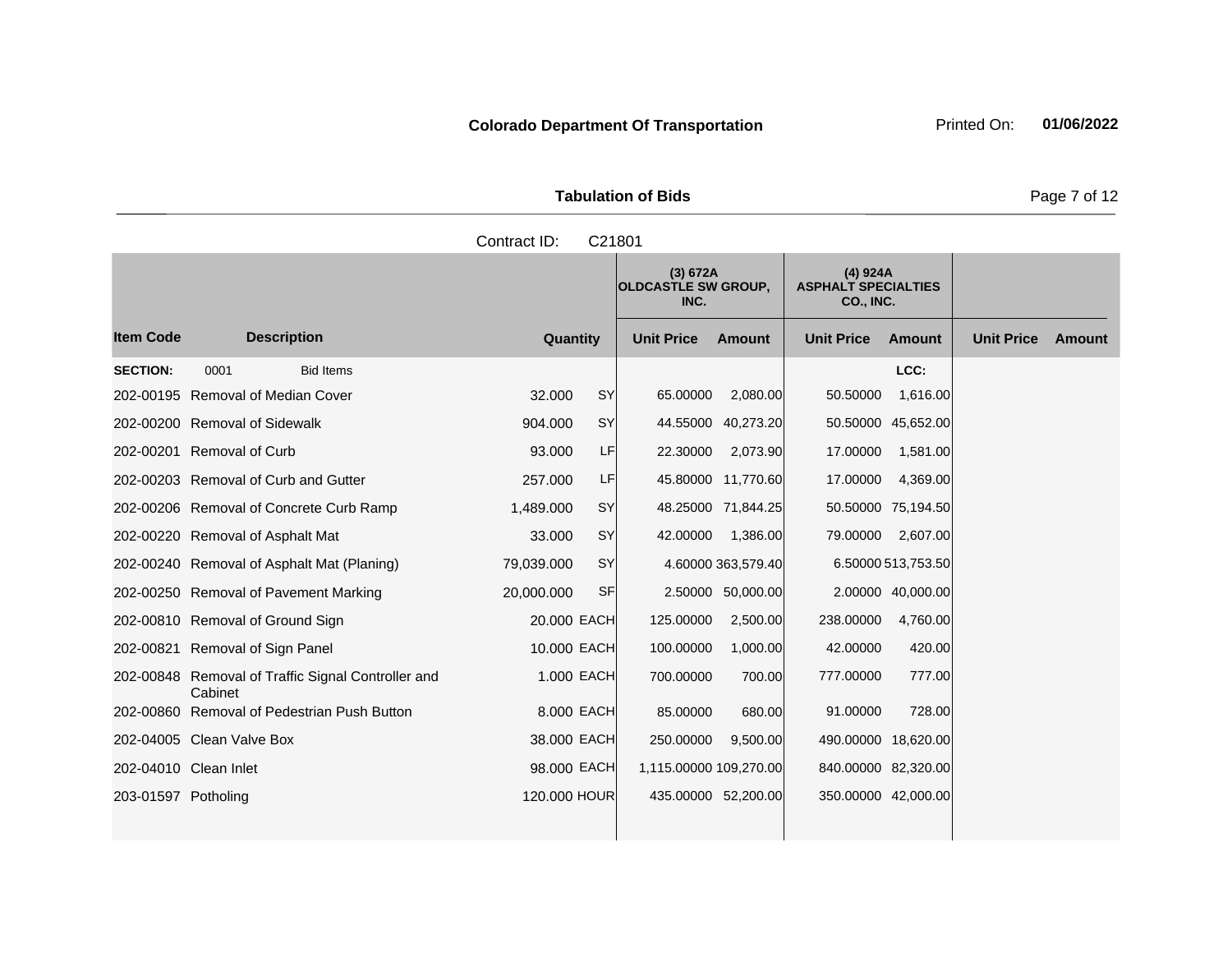Tabulation of Bids **Page 8 of 12** 

| Contract ID:<br>C21801  |      |                                                     |                |                                                |                 |                                                     |                         |                   |  |  |
|-------------------------|------|-----------------------------------------------------|----------------|------------------------------------------------|-----------------|-----------------------------------------------------|-------------------------|-------------------|--|--|
|                         |      |                                                     |                | (3) 672A<br><b>OLDCASTLE SW GROUP,</b><br>INC. |                 | (4) 924A<br><b>ASPHALT SPECIALTIES</b><br>CO., INC. |                         |                   |  |  |
| ltem Code               |      | <b>Description</b>                                  | Quantity       | <b>Unit Price</b>                              | <b>Amount</b>   | <b>Unit Price</b>                                   | Amount                  | <b>Unit Price</b> |  |  |
| <b>SECTION:</b>         | 0001 | <b>Bid Items</b>                                    |                |                                                |                 |                                                     | LCC:                    |                   |  |  |
| 203-02330 Laborer       |      |                                                     | 20,000 HOUR    | 49.50000                                       | 990.00          | 81.00000                                            | 1,620.00                |                   |  |  |
| 208-00035 Aggregate Bag |      |                                                     | LFI<br>484.000 | 10.30000                                       | 4,985.20        | 13.50000                                            | 6,534.00                |                   |  |  |
|                         |      | 208-00046 Pre-fabricated Concrete Washout Structure | 2.000 FACH     | 2.150.00000                                    | $\Delta$ 300.00 | GRO NOON                                            | 1.260.00 $\overline{a}$ |                   |  |  |

| 203-02330 Laborer |                                                                 | 20.000 HOUR   | 49.50000             | 990.00    | 81.00000     | 1,620.00             |
|-------------------|-----------------------------------------------------------------|---------------|----------------------|-----------|--------------|----------------------|
|                   | 208-00035 Aggregate Bag                                         | LF<br>484.000 | 10.30000             | 4,985.20  | 13.50000     | 6,534.00             |
|                   | 208-00046 Pre-fabricated Concrete Washout Structure<br>(Type 1) | 2,000 EACH    | 2,150.00000          | 4,300.00  | 630.00000    | 1,260.00             |
| 208-00053         | Storm Drain Inlet Protection (Type I) (84<br>lnch)              | 2.000 EACH    | 625.00000            | 1,250.00  | 93.00000     | 186.00               |
|                   | 208-00054 Storm Drain Inlet Protection (Type II)                | 98.000 EACH   | 320.00000            | 31,360.00 | 168.00000    | 16,464.00            |
|                   | 208-00103 Removal and Disposal of Sediment (Labor)              | 80.000 HOUR   | 97.50000             | 7,800.00  | 109.50000    | 8,760.00             |
|                   | 208-00106 Sweeping (Sediment Removal)                           | 20.000 HOUR   | 285.00000            | 5,700.00  | 203.00000    | 4,060.00             |
|                   | 208-00107 Removal of Trash                                      | 40,000 HOUR   | 110.00000            | 4,400.00  | 219.00000    | 8,760.00             |
|                   | 210-00815 Reset Sign Panel                                      | 1.000 EACH    | 155.00000            | 155.00    | 42.00000     | 42.00                |
|                   | 210-00827 Reset Pull Box                                        | 23.000 EACH   | 525.00000            | 12,075.00 | 595.00000    | 13,685.00            |
|                   | 210-00860 Reset Pedestrian Push Button                          | 1.000 EACH    | 100.00000            | 100.00    | 109.00000    | 109.00               |
|                   | 210-04010 Adjust Manhole                                        | 130.000 EACH  | 930.00000 120,900.00 |           |              | 923.00000 119,990.00 |
|                   | 210-04050 Adjust Valve Box                                      | 76.000 EACH   | 620.00000 47,120.00  |           |              | 491.50000 37,354.00  |
|                   | 212-00006 Seeding (Native)                                      | 0.100 ACRE    | 15,600.00000         | 1,560.00  | 7,420.00000  | 742.00               |
|                   | 212-00032 Soil Conditioning                                     | 0.100 ACRE    | 9,155.00000          | 915.50    | 15,820.00000 | 1,582.00             |
|                   |                                                                 |               |                      |           |              |                      |

**Ext Amount**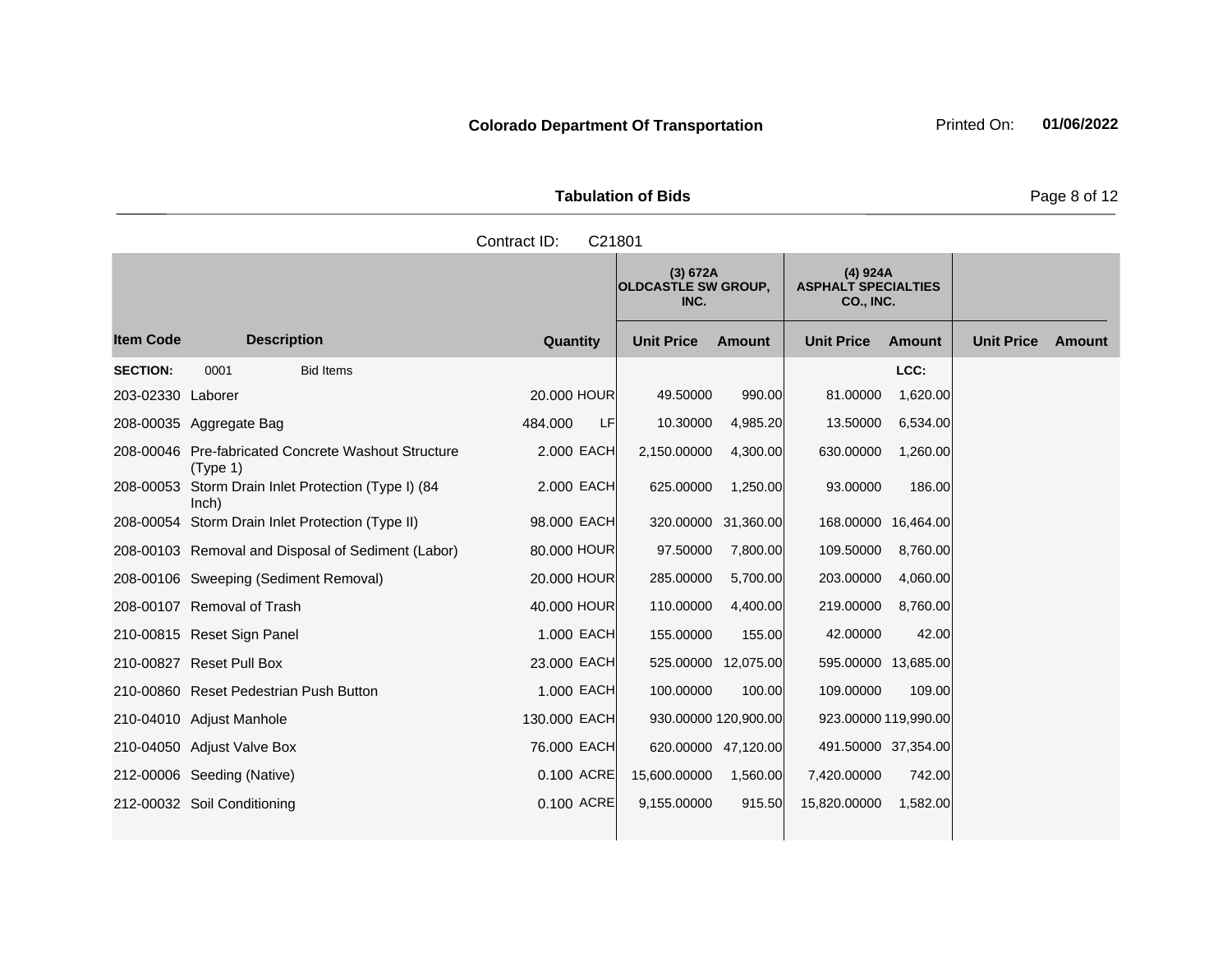| <b>Tabulation of Bids</b> |  |  |  |  |  |  |  |  |
|---------------------------|--|--|--|--|--|--|--|--|
| Contract ID: C21801       |  |  |  |  |  |  |  |  |
|                           |  |  |  |  |  |  |  |  |

|                  |                                                   |            |                | (3) 672A<br><b>OLDCASTLE SW GROUP,</b><br>INC. |                      | (4) 924A<br><b>ASPHALT SPECIALTIES</b><br><b>CO., INC.</b> |                    |                   |        |
|------------------|---------------------------------------------------|------------|----------------|------------------------------------------------|----------------------|------------------------------------------------------------|--------------------|-------------------|--------|
| <b>Item Code</b> | <b>Description</b>                                | Quantity   |                | <b>Unit Price</b>                              | Amount               | <b>Unit Price</b>                                          | Amount             | <b>Unit Price</b> | Amount |
| <b>SECTION:</b>  | 0001<br><b>Bid Items</b>                          |            |                |                                                |                      |                                                            | LCC:               |                   |        |
|                  | 212-01200 Landscape Restoration                   | 1.000      | L <sub>S</sub> | 6,805.00000                                    | 6,805.00             | 58,678.25000 58,678.25                                     |                    |                   |        |
|                  | 213-00003 Mulching (Weed Free)                    | 0.100 ACRE |                | 12,110.00000                                   | 1,211.00             | 7,560.00000                                                | 756.00             |                   |        |
|                  | 213-00061 Mulch Tackifier                         | 40.000     | <b>LB</b>      | 12.50000                                       | 500.00               | 19.00000                                                   | 760.00             |                   |        |
|                  | 304-06000 Aggregate Base Course (Class 6)         | 847.000    | <b>TON</b>     |                                                | 56.20000 47,601.40   | 135.50000 114,768.50                                       |                    |                   |        |
|                  | 403-00720 Hot Mix Asphalt (Patching) (Asphalt)    | 1,226.000  | <b>TON</b>     |                                                | 264.50000 324,277.00 | 206.00000 252,556.00                                       |                    |                   |        |
|                  | 403-09221 Stone Matrix Asphalt (Fibers) (Asphalt) | 11,980.300 | <b>TON</b>     | 140.80000 1,686,826.                           | 24                   | 168.50000 2,018,680.                                       | 55                 |                   |        |
|                  | 408-01100 Joint Sealant                           | 164.000    | LF             | 45.00000                                       | 7,380.00             | 19.50000                                                   | 3,198.00           |                   |        |
|                  | 411-10255 Emulsified Asphalt (Slow-Setting)       | 7,904.000  | GAL            |                                                | 8.40000 66,393.60    |                                                            | 11.00000 86,944.00 |                   |        |
|                  | 606-01370 Transition Type 3G                      | 1.000 EACH |                | 6,850.00000                                    | 6,850.00             | 27,775.00000 27,775.00                                     |                    |                   |        |
|                  | 608-00000 Concrete Sidewalk                       | 210,000    | SY             |                                                | 146.00000 30,660.00  | 109.00000 22,890.00                                        |                    |                   |        |
|                  | 608-00010 Concrete Curb Ramp                      | 2,411.000  | SY             |                                                | 212.80000 513,060.80 | 203.00000 489,433.00                                       |                    |                   |        |
|                  | 608-00015 Detectable Warnings                     | 430,000    | <b>SF</b>      |                                                | 99.00000 42,570.00   | 126.00000 54,180.00                                        |                    |                   |        |
|                  | 609-21020 Curb and Gutter Type 2 (Section II-B)   | 387.000    | LF             |                                                | 74.25000 28,734.75   |                                                            | 50.50000 19,543.50 |                   |        |
|                  | 610-00030 Median Cover Material (Concrete)        | 523,000    | <b>SF</b>      |                                                | 29.70000 15,533.10   |                                                            | 22.50000 11,767.50 |                   |        |
|                  | 613-01200 2 Inch Electrical Conduit (Plastic)     | 50.000     | <b>LF</b>      | 86.60000                                       | 4,330.00             | 98,00000                                                   | 4,900.00           |                   |        |

**Page 9 of 12**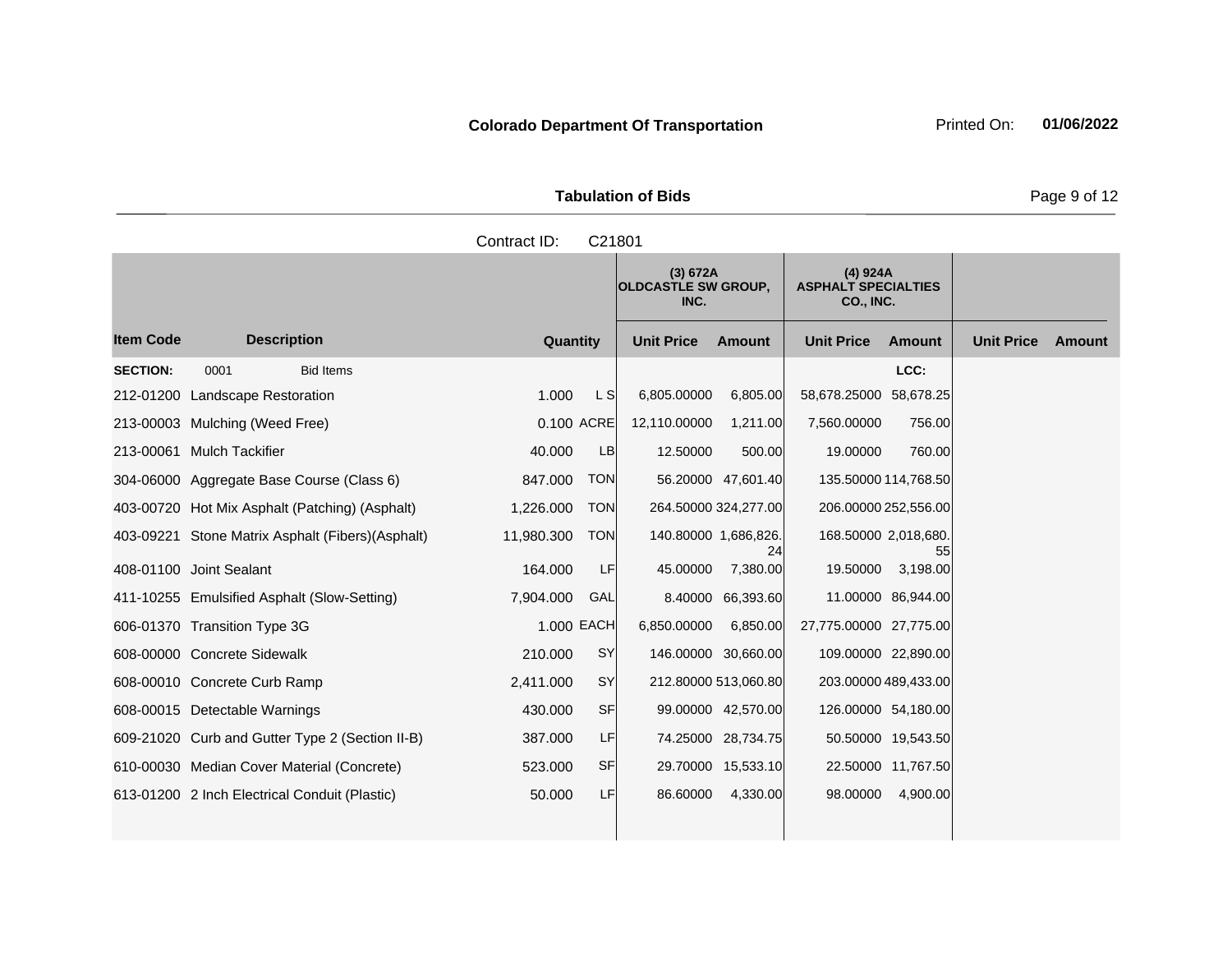| <b>Tabulation of Bids</b> |                     |              |  |  |  |  |  |
|---------------------------|---------------------|--------------|--|--|--|--|--|
| Contract ID: C21801       |                     |              |  |  |  |  |  |
|                           | $(2)$ 672 $\Lambda$ | $(1)$ $021A$ |  |  |  |  |  |

|                  |                                                      |                 |           | (3) 672A<br><b>OLDCASTLE SW GROUP,</b><br>INC. |               | (4) 924A<br><b>ASPHALT SPECIALTIES</b><br><b>CO., INC.</b> |                    |                   |        |
|------------------|------------------------------------------------------|-----------------|-----------|------------------------------------------------|---------------|------------------------------------------------------------|--------------------|-------------------|--------|
| <b>Item Code</b> | <b>Description</b>                                   | <b>Quantity</b> |           | <b>Unit Price</b>                              | <b>Amount</b> | <b>Unit Price</b>                                          | <b>Amount</b>      | <b>Unit Price</b> | Amount |
| <b>SECTION:</b>  | <b>Bid Items</b><br>0001                             |                 |           |                                                |               |                                                            | LCC:               |                   |        |
|                  | 613-01300 3 Inch Electrical Conduit (Plastic)        | 150.000         | <b>LF</b> | 54.45000                                       | 8,167.50      | 61.50000                                                   | 9,225.00           |                   |        |
|                  | 613-07005 Type Five Pull Box                         | 1.000 EACH      |           | 2,460.00000                                    | 2,460.00      | 2,783.00000                                                | 2,783.00           |                   |        |
| 613-10000 Wiring |                                                      | 1.000           | L S       | 6,100.00000                                    | 6,100.00      | 6,867.00000                                                | 6,867.00           |                   |        |
|                  | 614-00011 Sign Panel (Class I)                       | 179.000         | SF        | 23.50000                                       | 4,206.50      | 31.00000                                                   | 5,549.00           |                   |        |
|                  | 614-00012 Sign Panel (Class II)                      | 240.000         | SF        | 29.70000                                       | 7,128.00      |                                                            | 45.00000 10,800.00 |                   |        |
|                  | 614-00216 Steel Sign Post (2x2 Inch Tubing)          | 240.000         | LF        | 30.95000                                       | 7,428.00      | 28.00000                                                   | 6,720.00           |                   |        |
|                  | 614-01522 Steel Sign Support (2-Inch Round) (Socket) | 6.000 EACH      |           | 154.65000                                      | 927.90        | 462.00000                                                  | 2,772.00           |                   |        |
|                  | 614-72854 Traffic Controller Cabinet                 | 1,000 EACH      |           | 32,975.00000                                   | 32,975.00     | 37,311.50000 37,311.50                                     |                    |                   |        |
|                  | 614-72863 Pedestrian Push Button Post Assembly       | 8.000 EACH      |           | 2,100.00000                                    | 16,800.00     | 2,366.00000 18,928.00                                      |                    |                   |        |
|                  | 614-86105 Telemetry (Field)                          | 1.000 EACH      |           | 6,050.00000                                    | 6,050.00      | 6,840.50000                                                | 6,840.50           |                   |        |
|                  | 614-86248 Traffic Signal Controller (Type 2070LC)    | 1.000 EACH      |           | 6,335.00000                                    | 6,335.00      | 7,169.50000                                                | 7,169.50           |                   |        |
|                  | 614-86800 Uninterrupted Power Supply                 | 1.000 EACH      |           | 9,575.00000                                    | 9,575.00      | 10,830.50000 10,830.50                                     |                    |                   |        |
|                  | 614-87690 Ethernet Switch                            | 1,000 EACH      |           | 7,450.00000                                    | 7,450.00      | 8,428,00000                                                | 8,428.00           |                   |        |
|                  | 620-00002 Field Office (Class 2)                     | 1.000 EACH      |           | 86,670.00000 86,670.00                         |               | 29,760.50000 29,760.50                                     |                    |                   |        |
|                  | 620-00012 Field Laboratory (Class 2)                 | 1.000 EACH      |           | 92,855.00000 92,855.00                         |               | 17,714.50000 17,714.50                                     |                    |                   |        |
|                  | 620-00020 Sanitary Facility                          | 2,000 EACH      |           | 6,200.00000 12,400.00                          |               | 5,102.00000 10,204.00                                      |                    |                   |        |
|                  |                                                      |                 |           |                                                |               |                                                            |                    |                   |        |

**Page 10 of 12**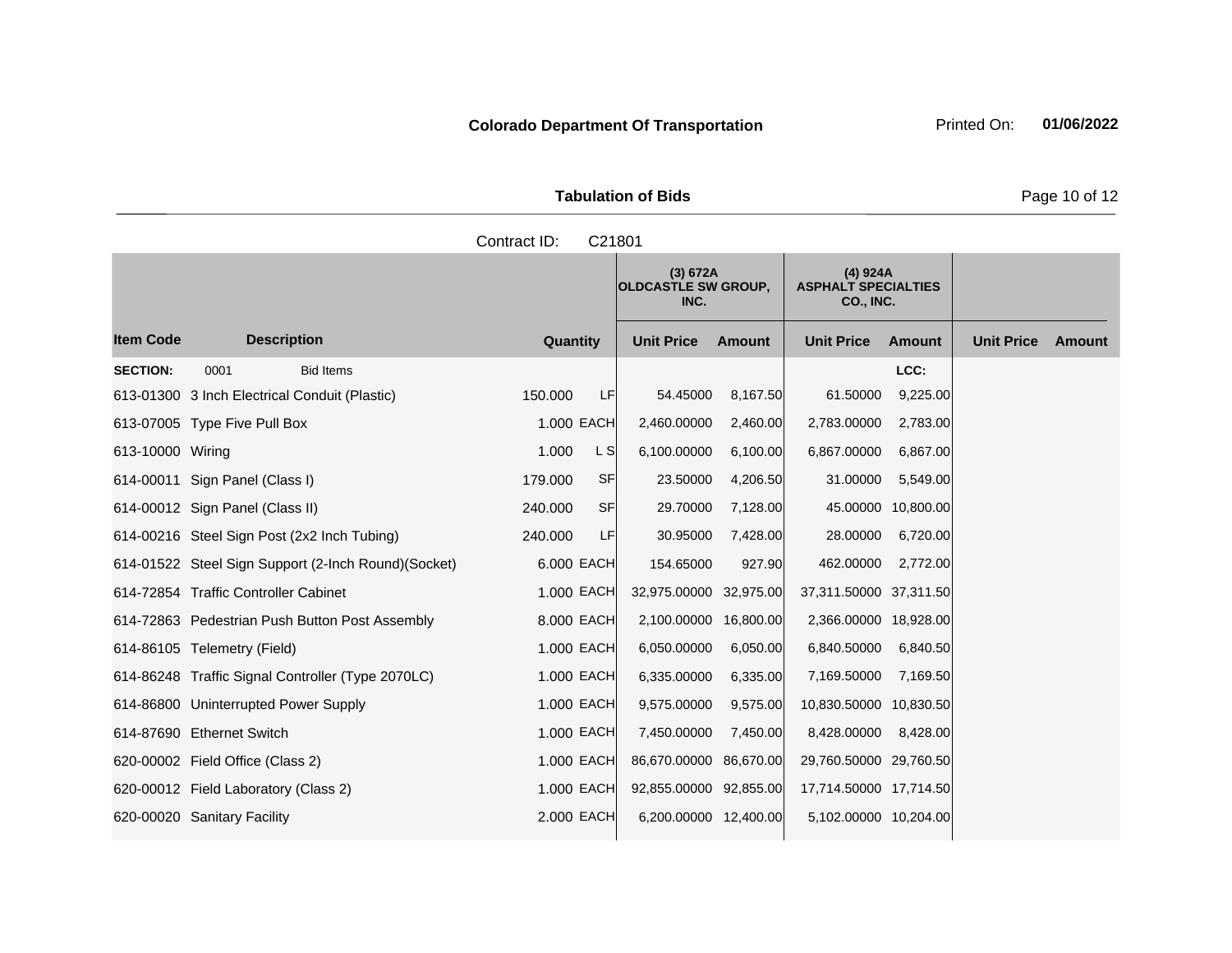| <b>Tabulation of Bids</b> |  |  |  |  |  |  |  |
|---------------------------|--|--|--|--|--|--|--|
| Contract ID: C21801       |  |  |  |  |  |  |  |

|                    |                                                                     |                 |            | (3) 672A<br><b>OLDCASTLE SW GROUP,</b><br>INC. |                      | (4) 924A<br><b>ASPHALT SPECIALTIES</b><br>CO., INC. |                     |                   |        |
|--------------------|---------------------------------------------------------------------|-----------------|------------|------------------------------------------------|----------------------|-----------------------------------------------------|---------------------|-------------------|--------|
| <b>Item Code</b>   | <b>Description</b>                                                  | <b>Quantity</b> |            | <b>Unit Price</b>                              | <b>Amount</b>        | <b>Unit Price</b>                                   | <b>Amount</b>       | <b>Unit Price</b> | Amount |
| <b>SECTION:</b>    | 0001<br><b>Bid Items</b>                                            |                 |            |                                                |                      |                                                     | LCC:                |                   |        |
| 625-00000          | <b>Construction Surveying</b>                                       | 1.000           | L SI       | 179,500.00000 179,500.00                       |                      | 183,648.95000 183,648.95                            |                     |                   |        |
| 625-00001          | <b>Construction Surveying (Hourly)</b>                              | 240,000 HOUR    |            |                                                | 247.45000 59,388.00  |                                                     | 280.00000 67,200.00 |                   |        |
|                    | 626-00000 Mobilization                                              | 1.000           | L SI       | 375,000.00000 375,000.00                       |                      | 650,000.00000 650,000.00                            |                     |                   |        |
|                    | 626-01113 Public Information Management (Tier III)                  | 100.000         | <b>DAY</b> |                                                | 105.50000 10,550.00  |                                                     | 105.00000 10,500.00 |                   |        |
|                    | 627-00008 Modified Epoxy Pavement Marking                           | 182,000         | GAL        |                                                | 402.10000 73,182.20  |                                                     | 133.00000 24,206.00 |                   |        |
|                    | 627-00013 Pavement Marking Paint (High Build)                       | 884.000         | GAL        |                                                | 80.45000 71,117.80   |                                                     | 56.00000 49,504.00  |                   |        |
|                    | 627-30405 Preformed Thermoplastic Pavement<br>Marking (Word-Symbol) | 344.000         | SFI        | 24.75000                                       | 8,514.00             |                                                     | 35.00000 12,040.00  |                   |        |
| 627-30410          | Preformed Thermoplastic Pavement<br>Marking (Xwalk-Stop Line)       | 17,017.000      | SF         |                                                | 18.60000 316,516.20  |                                                     | 15.50000 263,763.50 |                   |        |
|                    | 629-01001 Survey Monument (Type 1)                                  | 19.000 EACH     |            | 220.00000                                      | 4,180.00             |                                                     | 945.00000 17,955.00 |                   |        |
|                    | 629-01065 Survey Monument (Type 5S)                                 | 21,000 EACH     |            | 220.00000                                      | 4,620.00             |                                                     | 910.00000 19,110.00 |                   |        |
|                    | 629-01110 Locate Monuments                                          | 8,000 HOUR      |            | 247.45000                                      | 1,979.60             | 280.00000                                           | 2,240.00            |                   |        |
| 630-00000 Flagging |                                                                     | 800.000 HOUR    |            |                                                | 38.35000 30,680.00   |                                                     | 53.00000 42,400.00  |                   |        |
|                    | 630-00003 Uniformed Traffic Control                                 | 750,000 HOUR    |            |                                                | 152.25000 114,187.50 | 175.00000 131,250.00                                |                     |                   |        |
|                    | 630-00004 Traffic Control Vehicle                                   | 1.000 EACH      |            | 23,780.00000 23,780.00                         |                      | 10,500.00000 10,500.00                              |                     |                   |        |
|                    | 630-00007 Traffic Control Inspection                                | 30,000          | <b>DAY</b> | 300.00000                                      | 9,000.00             | 210.00000                                           | 6,300.00            |                   |        |

Page 11 of 12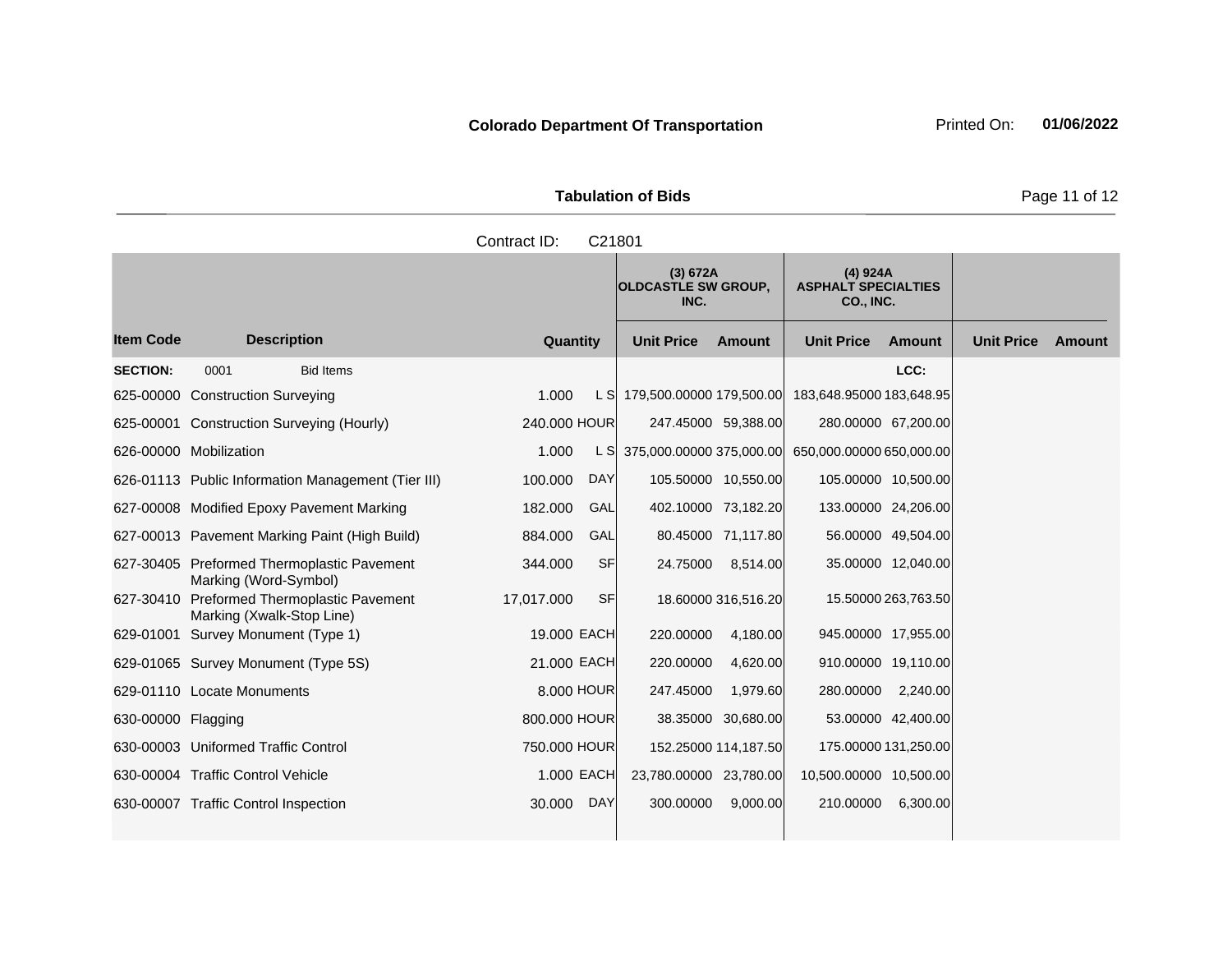| <b>Tabulation of Bids</b> |  |  |  |  |  |  |  |  |
|---------------------------|--|--|--|--|--|--|--|--|
| Contract ID: C21801       |  |  |  |  |  |  |  |  |
|                           |  |  |  |  |  |  |  |  |

|                        |                                                                          |              |            | (3) 672A<br><b>OLDCASTLE SW GROUP,</b><br>INC. |                | (4) 924A<br><b>ASPHALT SPECIALTIES</b><br>CO., INC. |                |                   |        |
|------------------------|--------------------------------------------------------------------------|--------------|------------|------------------------------------------------|----------------|-----------------------------------------------------|----------------|-------------------|--------|
| <b>Item Code</b>       | <b>Description</b>                                                       | Quantity     |            | <b>Unit Price</b>                              | <b>Amount</b>  | <b>Unit Price</b>                                   | <b>Amount</b>  | <b>Unit Price</b> | Amount |
| <b>SECTION:</b>        | 0001<br><b>Bid Items</b>                                                 |              |            |                                                |                |                                                     | LCC:           |                   |        |
|                        | 630-00012 Traffic Control Management                                     | 170.000      | DAY        | 1,610.00000 273,700.00                         |                | 1,435.00000 243,950.00                              |                |                   |        |
|                        | 630-80335 Barricade (Type 3 M-A) (Temporary)                             | 6.000 EACH   |            | 110.00000                                      | 660.00         | 105.00000                                           | 630.00         |                   |        |
|                        | 630-80341 Construction Traffic Sign (Panel Size A)                       | 20.000 EACH  |            | 68.00000                                       | 1,360.00       | 63.00000                                            | 1,260.00       |                   |        |
|                        | 630-80342 Construction Traffic Sign (Panel Size B)                       | 66.000 EACH  |            | 68.00000                                       | 4,488.00       | 77.00000                                            | 5,082.00       |                   |        |
|                        | 630-80343 Construction Traffic Sign (Panel Size C)                       | 8.000 EACH   |            | 68.00000                                       | 544.00         | 91.00000                                            | 728.00         |                   |        |
|                        | 630-80344 Construction Traffic Sign (Special)                            | 50.000       | <b>SF</b>  | 23.50000                                       | 1,175.00       | 56.00000                                            | 2,800.00       |                   |        |
|                        | 630-80350 Vertical Panel                                                 | 50.000 EACH  |            | 30.95000                                       | 1,547.50       | 42.00000                                            | 2,100.00       |                   |        |
|                        | 630-80355 Portable Message Sign Panel                                    | 2.000 EACH   |            | 6,710.00000                                    | 13,420.00      | 7,840.00000 15,680.00                               |                |                   |        |
|                        | 630-80358 Advance Warning Flashing or Sequencing<br>Arrow Panel (C Type) | 3.000 EACH   |            | 2,100.00000                                    | 6,300.00       | 2,450.00000                                         | 7,350.00       |                   |        |
|                        | 630-80360 Drum Channelizing Device                                       | 150.000 EACH |            | 29.70000                                       | 4,455.00       | 49.00000                                            | 7,350.00       |                   |        |
|                        | 630-80380 Traffic Cone                                                   | 50,000 EACH  |            | 6.20000                                        | 310.00         | 24.50000                                            | 1,225.00       |                   |        |
| 630-85041              | <b>Mobile Attenuator</b>                                                 | 25.000       | <b>DAY</b> | 955.00000                                      | 23,875.00      | 700.00000 17,500.00                                 |                |                   |        |
|                        | 632-00000 Night Work Lighting                                            | 1.000        | L SI       | 12,500.00000 12,500.00                         |                | 90,078.25000 90,078.25                              |                |                   |        |
| <b>Section Totals:</b> |                                                                          |              |            |                                                | \$5,679,258.64 |                                                     | \$6,300,630.00 |                   |        |
|                        | <b>Contract Grand Totals</b>                                             |              |            |                                                | \$5,679,258.64 |                                                     | \$6,300,630.00 |                   |        |

Page 12 of 12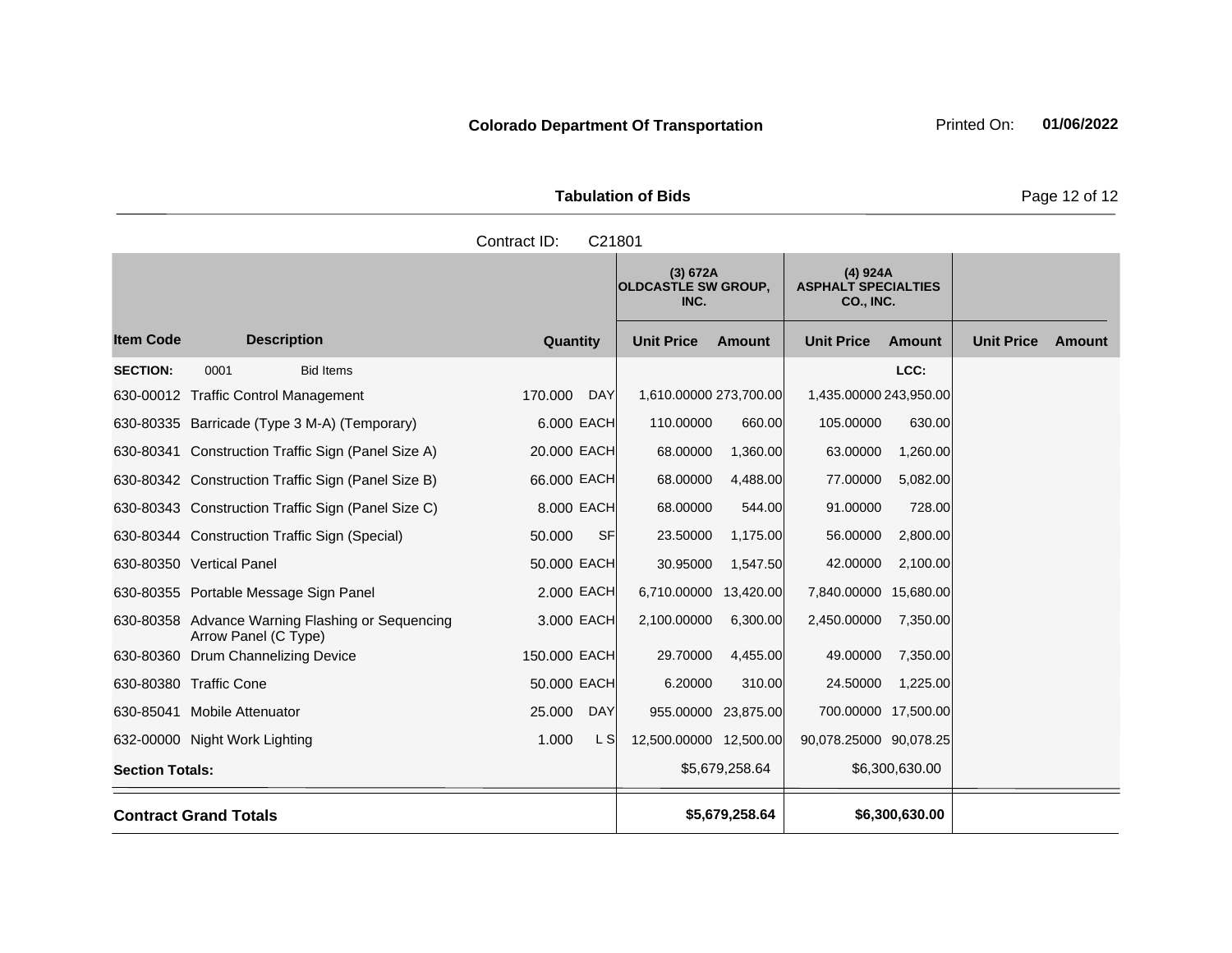**Low Bid Item Analysis Page 1 of 8** 

| Line            | Item/<br>Description                           | Quantity                                                  | Estimated<br>Price | Bid Price/<br><b>Units</b> | Estimated<br>Amount | <b>Bid Amount</b> | <b>Bid Est</b><br>$\frac{0}{0}$ | Overrun $(+)$<br>Underrun (-) |
|-----------------|------------------------------------------------|-----------------------------------------------------------|--------------------|----------------------------|---------------------|-------------------|---------------------------------|-------------------------------|
| <b>SECTION:</b> | 0001                                           | <b>Bid Items</b>                                          |                    |                            |                     |                   |                                 |                               |
| 0005            | 202-00195<br>Removal of Median Cover           | 32,000                                                    | 14.00000           | 44.92000<br><b>SY</b>      | 448.00              | 1,437.44          | 320.86%                         | 989.44                        |
| 0010            | 202-00200<br><b>Removal of Sidewalk</b>        | 904.000                                                   | 36.00000           | 44.92000<br><b>SY</b>      | 32,544.00           | 40,607.68         | 124.78%                         | 8,063.68                      |
| 0015            | 202-00201<br><b>Removal of Curb</b>            | 93.000                                                    | 10.00000           | 14.97000<br>LF             | 930.00              | 1,392.21          | 149.70%                         | 462.21                        |
| 0020            | 202-00203<br><b>Removal of Curb and Gutter</b> | 257,000                                                   | 14.00000           | 14.97000<br>LF             | 3,598.00            | 3,847.29          | 106.93%                         | 249.29                        |
| 0025            | 202-00206<br>Removal of Concrete Curb Ramp     | 1,489.000                                                 | 36.00000           | 44.92000<br><b>SY</b>      | 53,604.00           | 66,885.88         | 124.78%                         | 13,281.88                     |
| 0030            | 202-00220<br>Removal of Asphalt Mat            | 33,000                                                    | 12.00000           | 200.37000<br><b>SY</b>     | 396.00              | 6,612.21          | 1669.75%                        | 6,216.21                      |
| 0035            | 202-00240                                      | 79,039.000<br>Removal of Asphalt Mat (Planing)            | 2.60000            | 3.33000<br><b>SY</b>       | 205,501.40          | 263,199.87        | 128.08%                         | 57,698.47                     |
| 0040            | 202-00250<br>Removal of Pavement Marking       | 20,000.000                                                | 0.60000            | 0.74000<br><b>SF</b>       | 12,000.00           | 14,800.00         | 123.33%                         | 2,800.00                      |
| 0045            | 202-00810<br>Removal of Ground Sign            | 20,000                                                    | 100.00000          | 210.84000<br><b>EACH</b>   | 2,000.00            | 4,216.80          | 210.84%                         | 2,216.80                      |
| 0050            | 202-00821<br>Removal of Sign Panel             | 10.000                                                    | 80.00000           | 37.21000<br><b>EACH</b>    | 800.00              | 372.10            | 46.51%                          | $-427.90$                     |
| 0055            | 202-00848                                      | 1.000<br>Removal of Traffic Signal Controller and Cabinet | 2,000.00000        | 682.13000<br><b>EACH</b>   | 2,000.00            | 682.13            | 34.11%                          | $-1,317.87$                   |
| 0060            | 202-00860                                      | 8.000<br>Removal of Pedestrian Push Button                | 120,00000          | 79.89000<br><b>EACH</b>    | 960.00              | 639.12            | 66.58%                          | $-320.88$                     |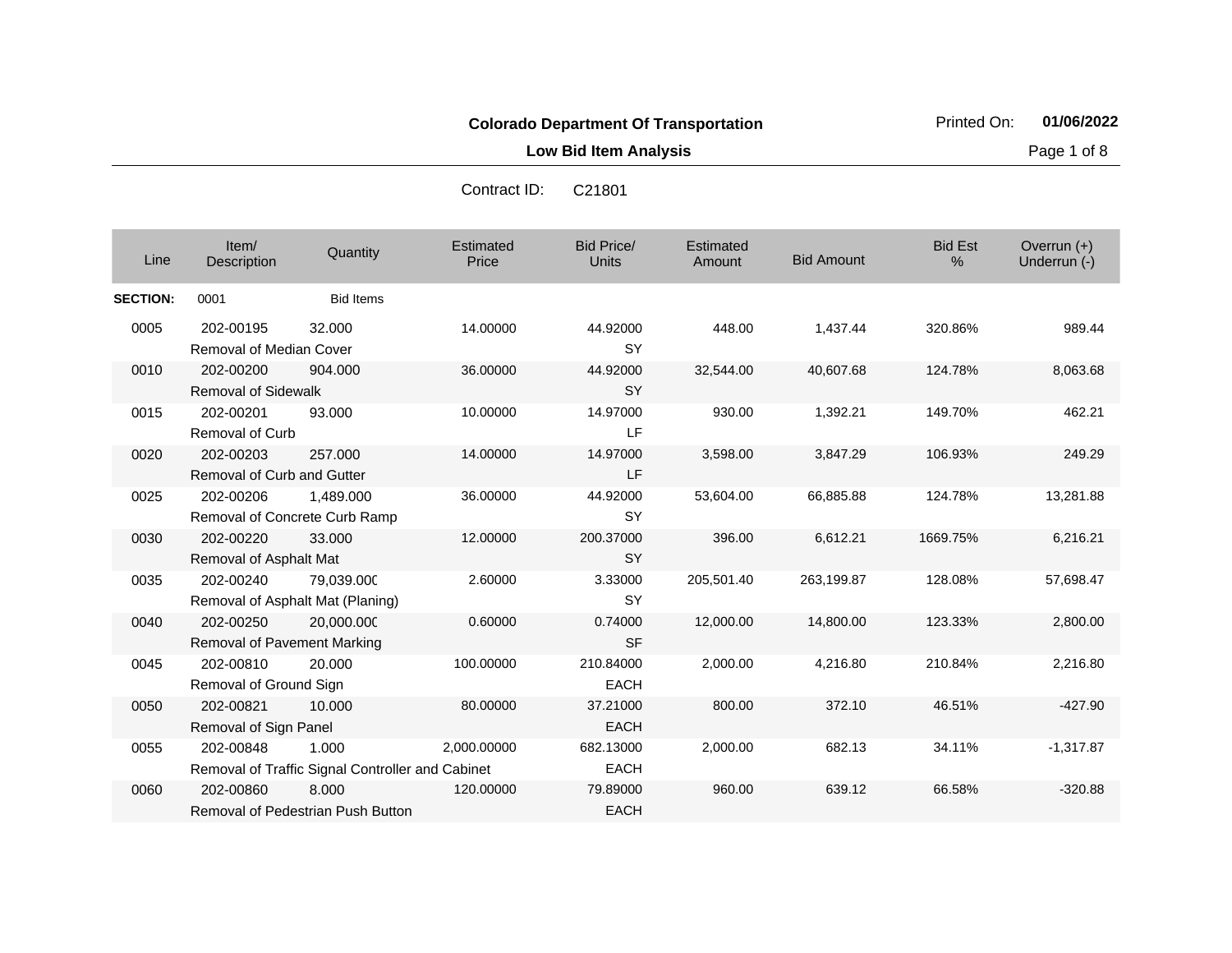**Low Bid Item Analysis Page 2 of 8** 

| Line            | Item/<br>Description                     | Quantity                                                  | Estimated<br>Price | <b>Bid Price/</b><br><b>Units</b> | Estimated<br>Amount | <b>Bid Amount</b> | <b>Bid Est</b><br>% | Overrun (+)<br>Underrun (-) |
|-----------------|------------------------------------------|-----------------------------------------------------------|--------------------|-----------------------------------|---------------------|-------------------|---------------------|-----------------------------|
| <b>SECTION:</b> | 0001                                     | <b>Bid Items</b>                                          |                    |                                   |                     |                   |                     |                             |
| 0065            | 202-04005<br>Clean Valve Box             | 38.000                                                    | 240.00000          | 92.18000<br><b>EACH</b>           | 9,120.00            | 3,502.84          | 38.41%              | $-5.617.16$                 |
| 0070            | 202-04010<br>Clean Inlet                 | 98.000                                                    | 500.00000          | 202.79000<br><b>EACH</b>          | 49,000.00           | 19,873.42         | 40.56%              | $-29,126.58$                |
| 0075            | 203-01597<br>Potholing                   | 120.000                                                   | 260.00000          | 215.09000<br><b>HOUR</b>          | 31,200.00           | 25,810.80         | 82.73%              | $-5,389.20$                 |
| 0080            | 203-02330<br>Laborer                     | 20.000                                                    | 60.00000           | 90.53000<br><b>HOUR</b>           | 1,200.00            | 1,810.60          | 150.88%             | 610.60                      |
| 0085            | 208-00035<br>Aggregate Bag               | 484.000                                                   | 9.00000            | 7.67000<br>LF                     | 4,356.00            | 3,712.28          | 85.22%              | $-643.72$                   |
| 0090            | 208-00046<br>(Type 1)                    | 2.000<br><b>Pre-fabricated Concrete Washout Structure</b> | 1,600.00000        | 3,641.09000<br><b>EACH</b>        | 3,200.00            | 7,282.18          | 227.57%             | 4,082.18                    |
| 0095            | 208-00053                                | 2.000<br>Storm Drain Inlet Protection (Type I) (84 Inch)  | 220.00000          | 169.71000<br><b>EACH</b>          | 440.00              | 339.42            | 77.14%              | $-100.58$                   |
| 0100            | 208-00054                                | 98.000<br>Storm Drain Inlet Protection (Type II)          | 280.00000          | 214.13000<br><b>EACH</b>          | 27,440.00           | 20,984.74         | 76.48%              | $-6,455.26$                 |
| 0105            | 208-00103                                | 80.000<br>Removal and Disposal of Sediment (Labor)        | 60.00000           | 90.53000<br><b>HOUR</b>           | 4,800.00            | 7,242.40          | 150.88%             | 2,442.40                    |
| 0110            | 208-00106<br>Sweeping (Sediment Removal) | 20.000                                                    | 150.00000          | 172.07000<br><b>HOUR</b>          | 3,000.00            | 3,441.40          | 114.71%             | 441.40                      |
| 0115            | 208-00107<br>Removal of Trash            | 40.000                                                    | 98.00000           | 90.53000<br><b>HOUR</b>           | 3,920.00            | 3,621.20          | 92.38%              | $-298.80$                   |
| 0120            | 210-00815<br>Reset Sign Panel            | 1.000                                                     | 240.00000          | 37.20000<br><b>EACH</b>           | 240.00              | 37.20             | 15.50%              | $-202.80$                   |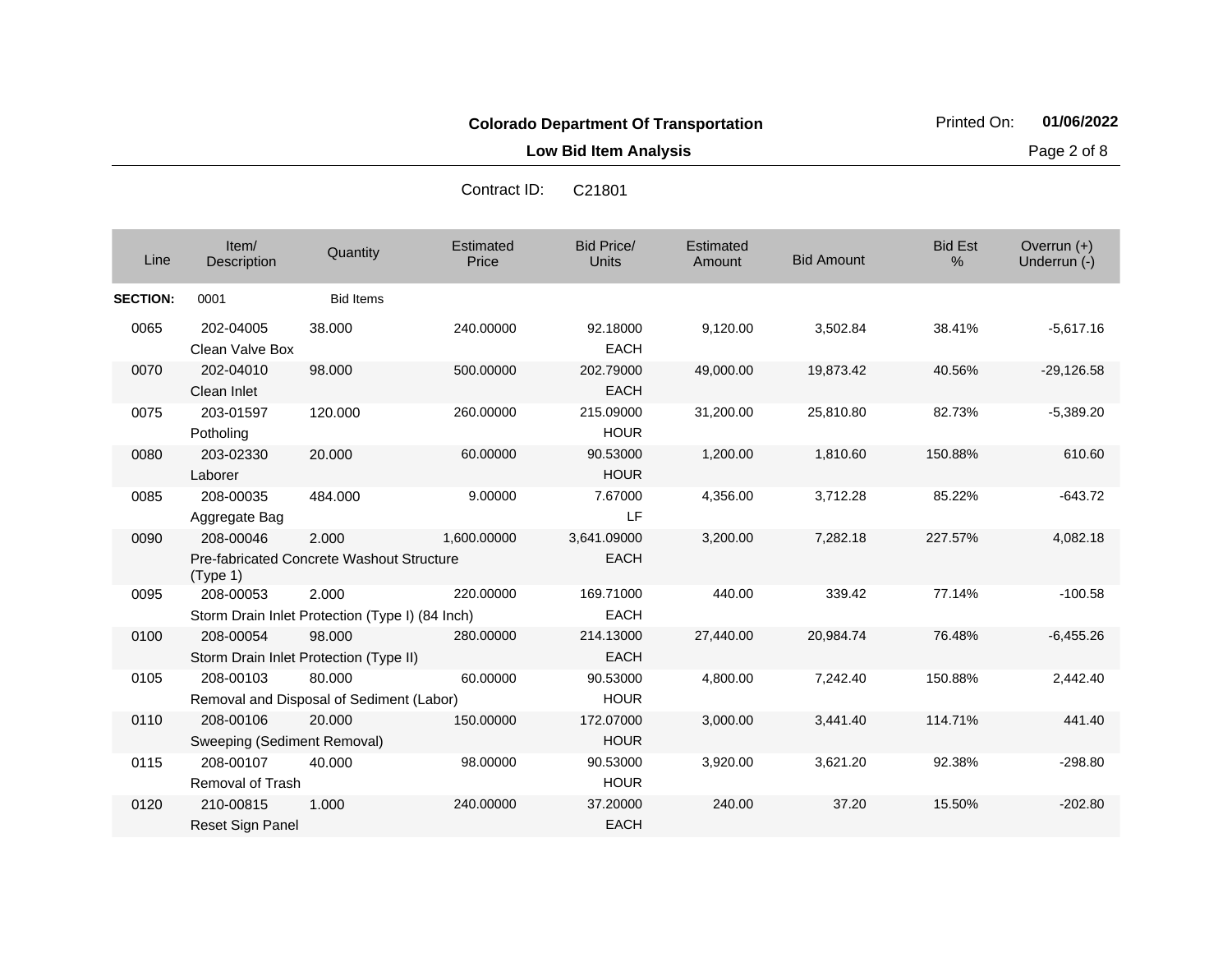**Low Bid Item Analysis Page 3 of 8** 

| Line            | Item/<br>Description                         | Quantity                                              | Estimated<br>Price | <b>Bid Price/</b><br>Units  | <b>Estimated</b><br>Amount | <b>Bid Amount</b> | <b>Bid Est</b><br>% | Overrun (+)<br>Underrun (-) |
|-----------------|----------------------------------------------|-------------------------------------------------------|--------------------|-----------------------------|----------------------------|-------------------|---------------------|-----------------------------|
| <b>SECTION:</b> | 0001                                         | <b>Bid Items</b>                                      |                    |                             |                            |                   |                     |                             |
| 0125            | 210-00827<br><b>Reset Pull Box</b>           | 23.000                                                | 440.00000          | 522.35000<br><b>EACH</b>    | 10,120.00                  | 12,014.05         | 118.72%             | 1,894.05                    |
| 0130            | 210-00860<br>Reset Pedestrian Push Button    | 1.000                                                 | 800.00000          | 95.86000<br><b>EACH</b>     | 800.00                     | 95.86             | 11.98%              | $-704.14$                   |
| 0135            | 210-04010<br>Adjust Manhole                  | 130.000                                               | 900.00000          | 889.27000<br><b>EACH</b>    | 117,000.00                 | 115,605.10        | 98.81%              | $-1,394.90$                 |
| 0140            | 210-04050<br><b>Adjust Valve Box</b>         | 76.000                                                | 460.00000          | 723.02000<br><b>EACH</b>    | 34,960.00                  | 54,949.52         | 157.18%             | 19,989.52                   |
| 0145            | 212-00006<br>Seeding (Native)                | 0.100                                                 | 1,000.00000        | 9,072.80000<br><b>ACRE</b>  | 100.00                     | 907.28            | 907.28%             | 807.28                      |
| 0150            | 212-00032<br>Soil Conditioning               | 0.100                                                 | 3,000.00000        | 18,185.10000<br><b>ACRE</b> | 300.00                     | 1,818.51          | 606.17%             | 1,518.51                    |
| 0155            | 212-01200<br>Landscape Restoration           | 1.000                                                 | 5,000.00000        | 3,384.42000<br>L S          | 5,000.00                   | 3,384.42          | 67.69%              | $-1,615.58$                 |
| 0160            | 213-00003<br>Mulching (Weed Free)            | 0.100                                                 | 1,000.00000        | 5,756.90000<br><b>ACRE</b>  | 100.00                     | 575.69            | 575.69%             | 475.69                      |
| 0165            | 213-00061<br><b>Mulch Tackifier</b>          | 40.000                                                | 3.20000            | 16.38000<br>LB              | 128.00                     | 655.20            | 511.88%             | 527.20                      |
| 0170            | 304-06000<br>Aggregate Base Course (Class 6) | 847.000                                               | 60.00000           | 59.54000<br><b>TON</b>      | 50,820.00                  | 50,430.38         | 99.23%              | $-389.62$                   |
| 0175            | 403-00720                                    | 1.226.000<br>Hot Mix Asphalt (Patching) (Asphalt)     | 220.00000          | 140.63000<br><b>TON</b>     | 269,720.00                 | 172,412.38        | 63.92%              | $-97,307.62$                |
| 0180            | 403-09221                                    | 11,980.300<br>Stone Matrix Asphalt (Fibers) (Asphalt) | 128.00000          | 132.48000<br><b>TON</b>     | 1,533,478.40               | 1,587,150.14      | 103.50%             | 53,671.74                   |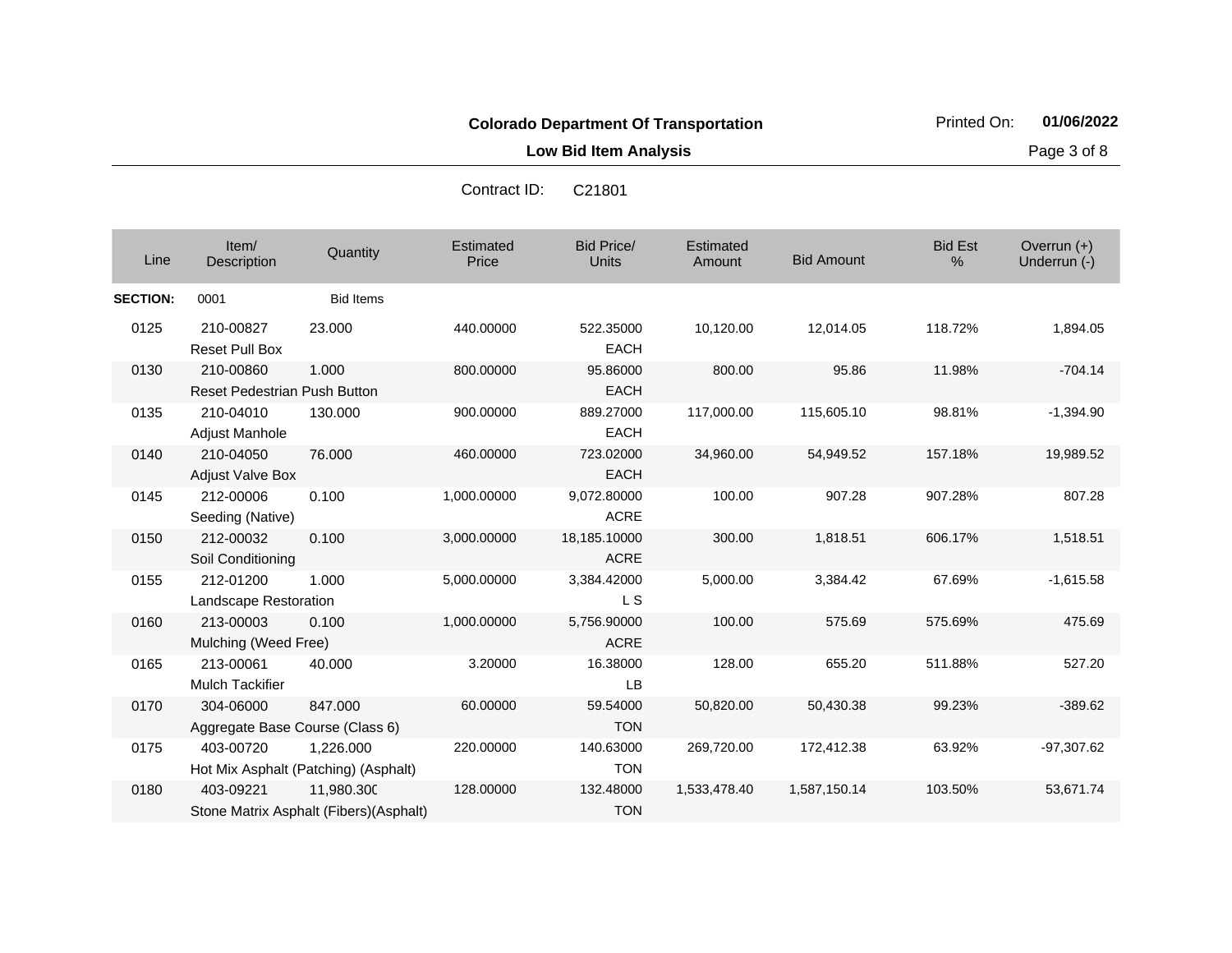**Low Bid Item Analysis Page 4 of 8** 

|                 |                                                  |                                                  | Contract ID:       | C <sub>21801</sub>         |                     |                   |                     |                             |
|-----------------|--------------------------------------------------|--------------------------------------------------|--------------------|----------------------------|---------------------|-------------------|---------------------|-----------------------------|
| Line            | Item/<br>Description                             | Quantity                                         | Estimated<br>Price | Bid Price/<br><b>Units</b> | Estimated<br>Amount | <b>Bid Amount</b> | <b>Bid Est</b><br>% | Overrun (+)<br>Underrun (-) |
| <b>SECTION:</b> | 0001                                             | <b>Bid Items</b>                                 |                    |                            |                     |                   |                     |                             |
| 0185            | 408-01100<br>Joint Sealant                       | 164.000                                          | 25.00000           | 55.31000<br><b>LF</b>      | 4,100.00            | 9,070.84          | 221.24%             | 4,970.84                    |
| 0190            | 411-10255<br>Emulsified Asphalt (Slow-Setting)   | 7,904.000                                        | 3.80000            | 2.95000<br>GAL             | 30,035.20           | 23,316.80         | 77.63%              | $-6,718.40$                 |
| 0195            | 606-01370<br><b>Transition Type 3G</b>           | 1.000                                            | 3,000.00000        | 6,145.29000<br><b>EACH</b> | 3,000.00            | 6,145.29          | 204.84%             | 3,145.29                    |
| 0200            | 608-00000<br><b>Concrete Sidewalk</b>            | 210,000                                          | 75.00000           | 97.33000<br><b>SY</b>      | 15,750.00           | 20,439.30         | 129.77%             | 4,689.30                    |
| 0205            | 608-00010<br>Concrete Curb Ramp                  | 2,411.000                                        | 140.00000          | 180.93000<br><b>SY</b>     | 337,540.00          | 436,222.23        | 129.24%             | 98,682.23                   |
| 0210            | 608-00015<br>Detectable Warnings                 | 430.000                                          | 96.00000           | 112.30000<br><b>SF</b>     | 41,280.00           | 48,289.00         | 116.98%             | 7,009.00                    |
| 0215            | 609-21020                                        | 387.000<br>Curb and Gutter Type 2 (Section II-B) | 36.00000           | 44.92000<br>LF             | 13,932.00           | 17,384.04         | 124.78%             | 3,452.04                    |
| 0220            | 610-00030<br>Median Cover Material (Concrete)    | 523.000                                          | 9.00000            | 19.96000<br><b>SF</b>      | 4,707.00            | 10,439.08         | 221.78%             | 5,732.08                    |
| 0225            | 613-01200<br>2 Inch Electrical Conduit (Plastic) | 50.000                                           | 5.00000            | 86.03000<br>LF             | 250.00              | 4,301.50          | 1720.60%            | 4,051.50                    |
| 0230            | 613-01300<br>3 Inch Electrical Conduit (Plastic) | 150.000                                          | 20.00000           | 54.08000<br>LF             | 3,000.00            | 8,112.00          | 270.40%             | 5,112.00                    |
| 0235            | 613-07005<br>Type Five Pull Box                  | 1.000                                            | 2,800.00000        | 2,443.37000<br><b>EACH</b> | 2,800.00            | 2,443.37          | 87.26%              | $-356.63$                   |
| 0240            | 613-10000                                        | 1.000                                            | 52,000.00000       | 6,028.53000                | 52,000.00           | 6,028.53          | 11.59%              | $-45.971.47$                |

L S

Contract ID: C21801

Wiring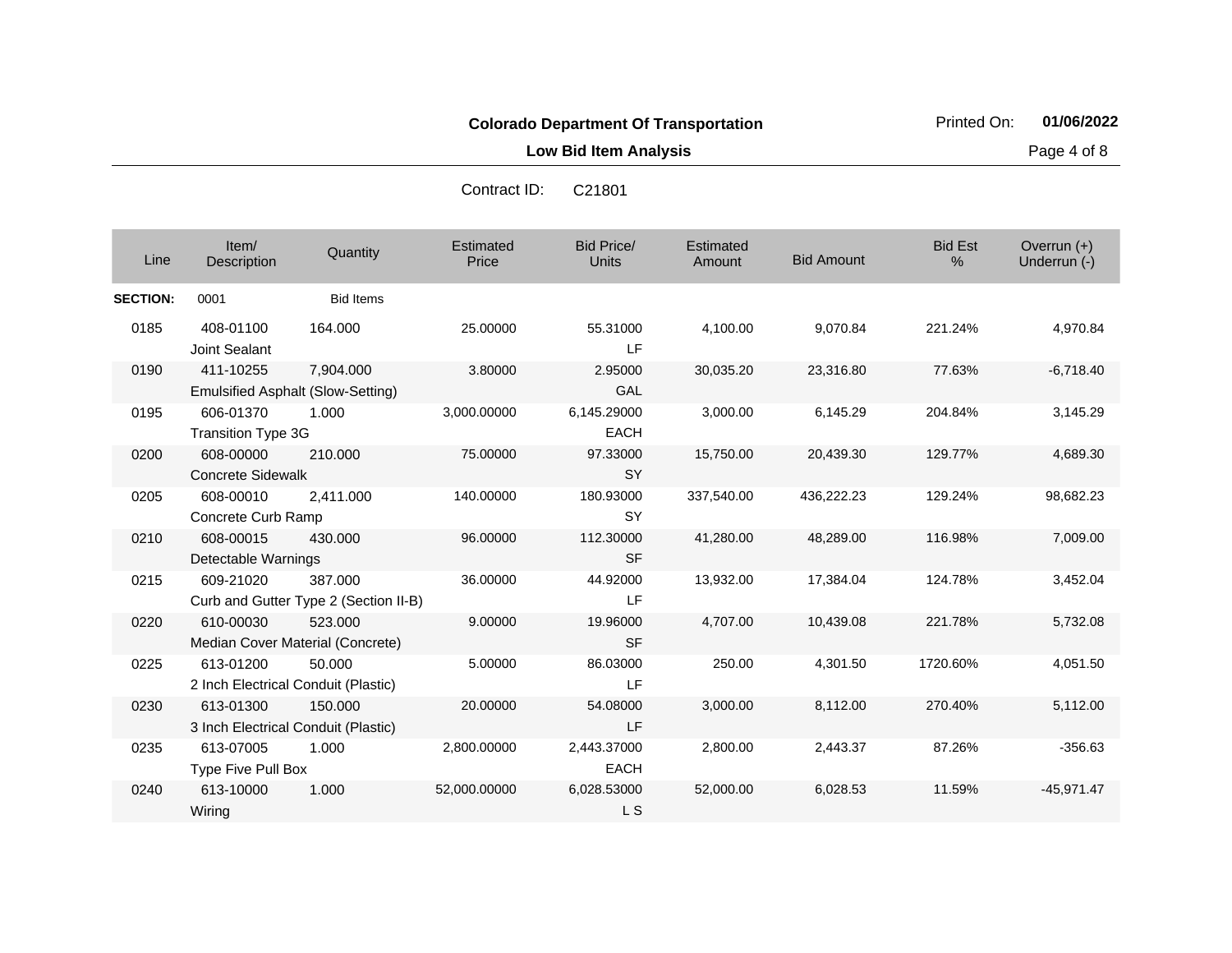**Low Bid Item Analysis Page 5 of 8** 

| Line            | Item/<br>Description                           | Quantity                                           | Estimated<br>Price | <b>Bid Price/</b><br><b>Units</b> | Estimated<br>Amount | <b>Bid Amount</b> | <b>Bid Est</b><br>% | Overrun $(+)$<br>Underrun (-) |
|-----------------|------------------------------------------------|----------------------------------------------------|--------------------|-----------------------------------|---------------------|-------------------|---------------------|-------------------------------|
| <b>SECTION:</b> | 0001                                           | <b>Bid Items</b>                                   |                    |                                   |                     |                   |                     |                               |
| 0245            | 614-00011<br>Sign Panel (Class I)              | 179.000                                            | 35.00000           | 27.28000<br><b>SF</b>             | 6,265.00            | 4,883.12          | 77.94%              | $-1,381.88$                   |
| 0250            | 614-00012<br>Sign Panel (Class II)             | 240,000                                            | 45.00000           | 39.69000<br><b>SF</b>             | 10,800.00           | 9,525.60          | 88.20%              | $-1,274.40$                   |
| 0255            | 614-00216                                      | 240.000<br>Steel Sign Post (2x2 Inch Tubing)       | 16.00000           | 24.80000<br>LF                    | 3.840.00            | 5,952.00          | 155.00%             | 2,112.00                      |
| 0260            | 614-01522                                      | 6.000<br>Steel Sign Support (2-Inch Round)(Socket) | 140.00000          | 409.27000<br><b>EACH</b>          | 840.00              | 2,455.62          | 292.34%             | 1,615.62                      |
| 0265            | 614-72854<br><b>Traffic Controller Cabinet</b> | 1.000                                              | 26,000.00000       | 32,755.64000<br><b>EACH</b>       | 26,000.00           | 32,755.64         | 125.98%             | 6,755.64                      |
| 0270            | 614-72863                                      | 8.000<br>Pedestrian Push Button Post Assembly      | 2,600.00000        | 2,504.70000<br><b>EACH</b>        | 20,800.00           | 20,037.60         | 96.33%              | $-762.40$                     |
| 0275            | 614-86105<br>Telemetry (Field)                 | 1.000                                              | 3,800.00000        | 6,005.19000<br><b>EACH</b>        | 3,800.00            | 6,005.19          | 158.03%             | 2,205.19                      |
| 0280            | 614-86248                                      | 1.000<br>Traffic Signal Controller (Type 2070LC)   | 6,800.00000        | 6,294.01000<br><b>EACH</b>        | 6,800.00            | 6,294.01          | 92.56%              | $-505.99$                     |
| 0285            | 614-86800<br>Uninterrupted Power Supply        | 1.000                                              | 26,000.00000       | 9,508.00000<br><b>EACH</b>        | 26,000.00           | 9,508.00          | 36.57%              | $-16,492.00$                  |
| 0290            | 614-87690<br><b>Ethernet Switch</b>            | 1.000                                              | 5,000.00000        | 7,398.93000<br><b>EACH</b>        | 5,000.00            | 7,398.93          | 147.98%             | 2,398.93                      |
| 0295            | 620-00002<br>Field Office (Class 2)            | 1.000                                              | 34,000.00000       | 66,548.99000<br><b>EACH</b>       | 34,000.00           | 66,548.99         | 195.73%             | 32,548.99                     |
| 0300            | 620-00012<br>Field Laboratory (Class 2)        | 1.000                                              | 32,000.00000       | 54,885.70000<br><b>EACH</b>       | 32,000.00           | 54,885.70         | 171.52%             | 22,885.70                     |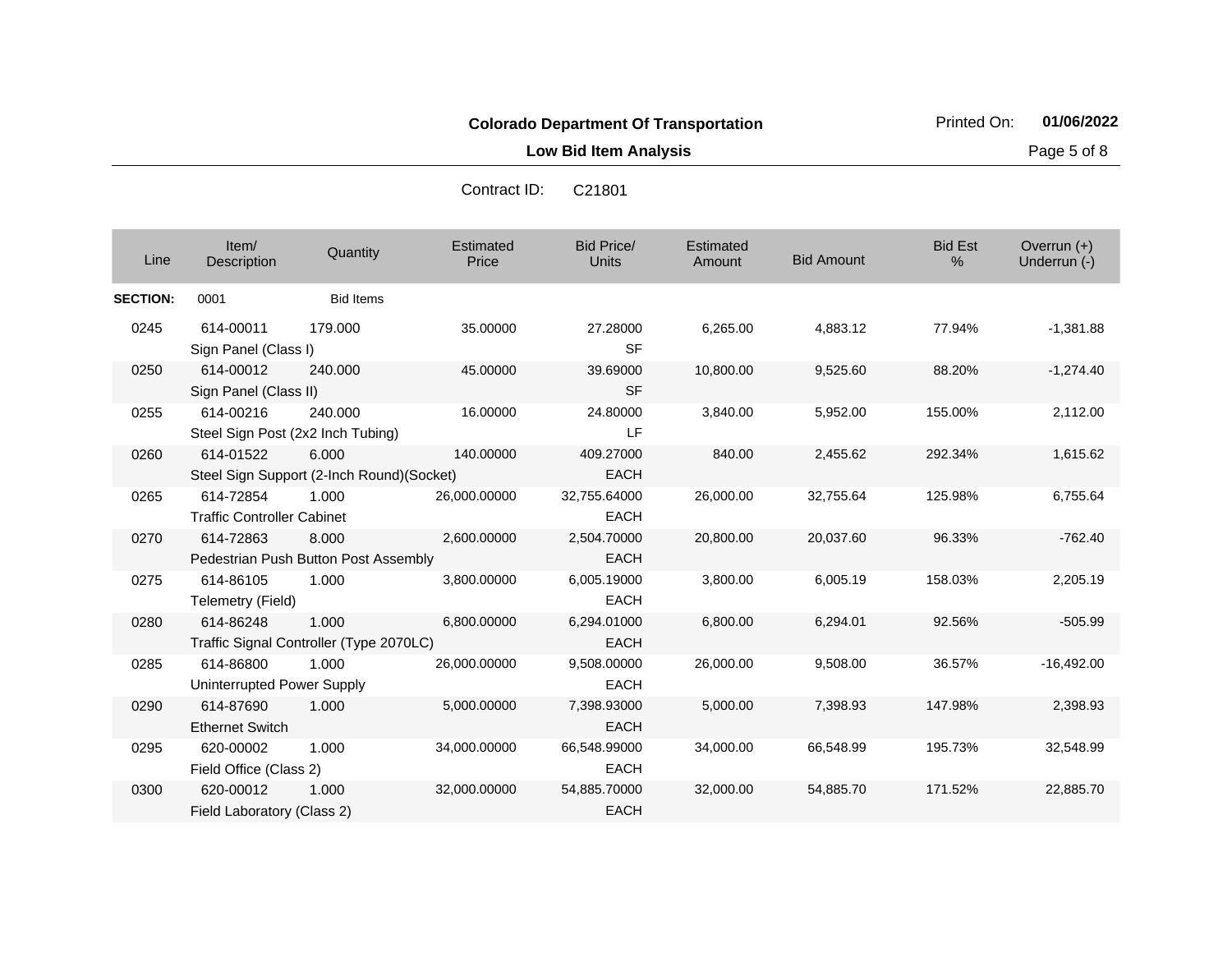**Low Bid Item Analysis Page 6 of 8** 

| Line            | Item/<br>Description                                          | Quantity         | Estimated<br>Price | Bid Price/<br><b>Units</b> | Estimated<br>Amount | <b>Bid Amount</b> | <b>Bid Est</b><br>% | Overrun $(+)$<br>Underrun (-) |
|-----------------|---------------------------------------------------------------|------------------|--------------------|----------------------------|---------------------|-------------------|---------------------|-------------------------------|
| <b>SECTION:</b> | 0001                                                          | <b>Bid Items</b> |                    |                            |                     |                   |                     |                               |
| 0305            | 620-00020<br><b>Sanitary Facility</b>                         | 2.000            | 2,400.00000        | 3,578.45000<br><b>EACH</b> | 4,800.00            | 7,156.90          | 149.10%             | 2,356.90                      |
| 0310            | 625-00000                                                     | 1.000            | 80,000.00000       | 145,680.79000              | 80,000.00           | 145,680.79        | 182.10%             | 65,680.79                     |
|                 | <b>Construction Surveying</b>                                 |                  |                    | L <sub>S</sub>             |                     |                   |                     |                               |
| 0315            | 625-00001                                                     | 240.000          | 180.00000          | 245.81000                  | 43,200.00           | 58,994.40         | 136.56%             | 15,794.40                     |
|                 | <b>Construction Surveying (Hourly)</b>                        |                  |                    | <b>HOUR</b>                |                     |                   |                     |                               |
| 0320            | 626-00000                                                     | 1.000            | 380,207.00000      | 321,624.56000              | 380,207.00          | 321,624.56        | 84.59%              | $-58,582.44$                  |
|                 | Mobilization                                                  |                  |                    | L S                        |                     |                   |                     |                               |
| 0325            | 626-01113                                                     | 100.000          | 200.00000          | 122.18000                  | 20,000.00           | 12,218.00         | 61.09%              | $-7,782.00$                   |
|                 | Public Information Management (Tier III)                      |                  |                    | <b>DAY</b>                 |                     |                   |                     |                               |
| 0330            | 627-00008                                                     | 182.000          | 68.00000           | 217.26000                  | 12,376.00           | 39.541.32         | 319.50%             | 27,165.32                     |
|                 | <b>Modified Epoxy Pavement Marking</b>                        |                  |                    | GAL                        |                     |                   |                     |                               |
| 0335            | 627-00013                                                     | 884.000          | 32.00000           | 65.18000                   | 28,288.00           | 57,619.12         | 203.69%             | 29,331.12                     |
|                 | Pavement Marking Paint (High Build)                           |                  |                    | GAL                        |                     |                   |                     |                               |
| 0340            | 627-30405                                                     | 344.000          | 16.00000           | 19.55000                   | 5,504.00            | 6,725.20          | 122.19%             | 1,221.20                      |
|                 | Preformed Thermoplastic Pavement Marking<br>(Word-Symbol)     |                  |                    | <b>SF</b>                  |                     |                   |                     |                               |
| 0345            | 627-30410                                                     | 17.017.000       | 14.00000           | 13.35000                   | 238,238.00          | 227,176.95        | 95.36%              | $-11,061.05$                  |
|                 | Preformed Thermoplastic Pavement Marking<br>(Xwalk-Stop Line) |                  |                    | <b>SF</b>                  |                     |                   |                     |                               |
| 0350            | 629-01001                                                     | 19.000           | 1,020.00000        | 215.09000                  | 19,380.00           | 4,086.71          | 21.09%              | $-15,293.29$                  |
|                 | Survey Monument (Type 1)                                      |                  |                    | <b>EACH</b>                |                     |                   |                     |                               |
| 0355            | 629-01065                                                     | 21.000           | 900.00000          | 184.36000                  | 18,900.00           | 3,871.56          | 20.48%              | $-15,028.44$                  |
|                 | Survey Monument (Type 5S)                                     |                  |                    | <b>EACH</b>                |                     |                   |                     |                               |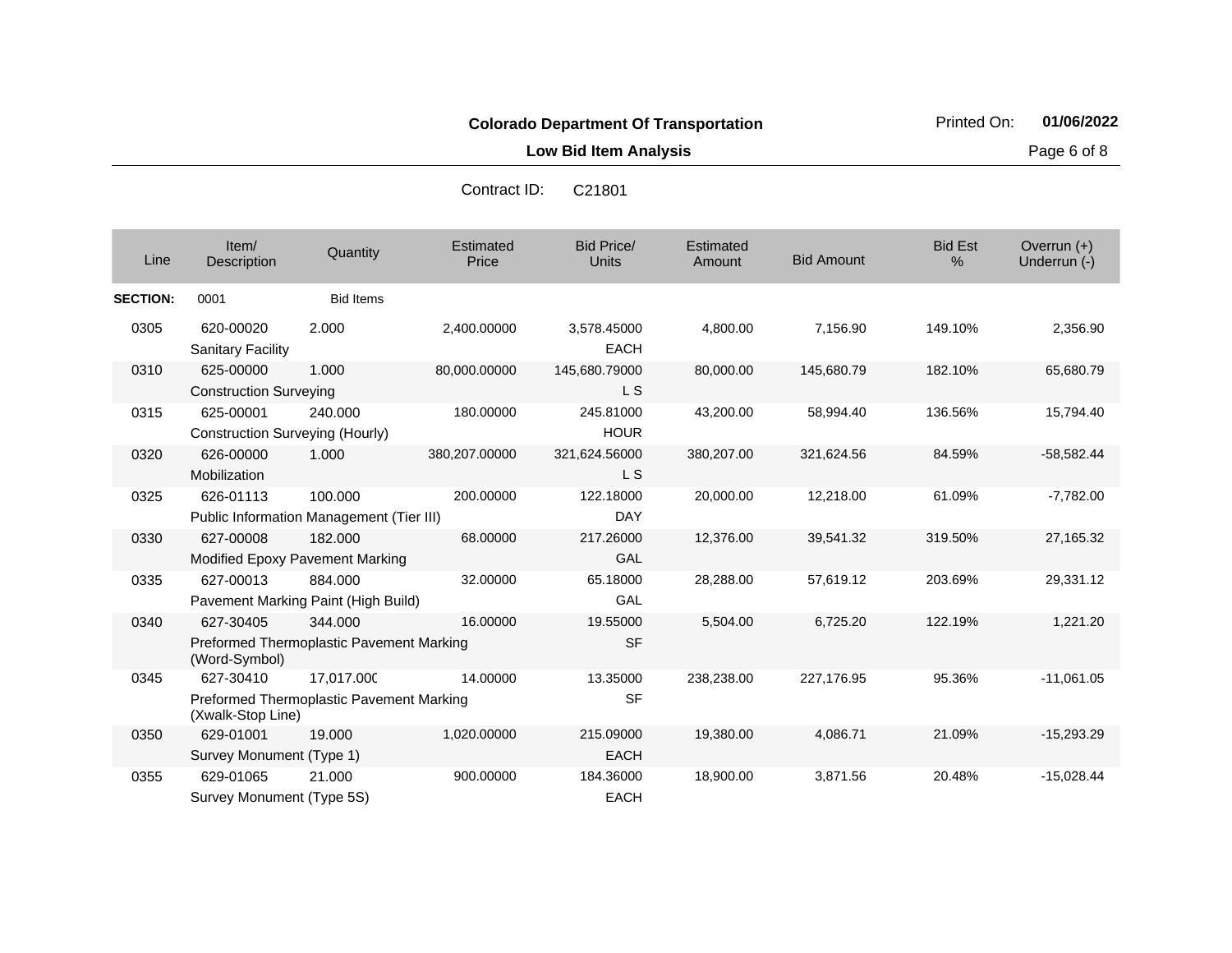**Low Bid Item Analysis Page 7 of 8** 

| Line            | Item/<br>Description                           | Quantity                                             | Estimated<br>Price | <b>Bid Price/</b><br>Units | Estimated<br>Amount | <b>Bid Amount</b> | <b>Bid Est</b><br>% | Overrun (+)<br>Underrun (-) |
|-----------------|------------------------------------------------|------------------------------------------------------|--------------------|----------------------------|---------------------|-------------------|---------------------|-----------------------------|
| <b>SECTION:</b> | 0001                                           | <b>Bid Items</b>                                     |                    |                            |                     |                   |                     |                             |
| 0360            | 629-01110<br>Locate Monuments                  | 8.000                                                | 300.00000          | 245.81000<br><b>HOUR</b>   | 2,400.00            | 1,966.48          | 81.94%              | $-433.52$                   |
| 0365            | 630-00000<br>Flagging                          | 800.000                                              | 30.00000           | 55.26000<br><b>HOUR</b>    | 24,000.00           | 44,208.00         | 184.20%             | 20,208.00                   |
| 0370            | 630-00003<br><b>Uniformed Traffic Control</b>  | 750.000                                              | 120.00000          | 155.03000<br><b>HOUR</b>   | 90,000.00           | 116,272.50        | 129.19%             | 26,272.50                   |
| 0375            | 630-00004<br><b>Traffic Control Vehicle</b>    | 1.000                                                | 6,000.00000        | 9,301.64000<br><b>EACH</b> | 6,000.00            | 9,301.64          | 155.03%             | 3,301.64                    |
| 0380            | 630-00007<br><b>Traffic Control Inspection</b> | 30.000                                               | 300.00000          | 186.03000<br><b>DAY</b>    | 9,000.00            | 5,580.90          | 62.01%              | $-3,419.10$                 |
| 0385            | 630-00012<br><b>Traffic Control Management</b> | 170.000                                              | 900.00000          | 1,121.23000<br><b>DAY</b>  | 153,000.00          | 190,609.10        | 124.58%             | 37,609.10                   |
| 0390            | 630-80335                                      | 6.000<br>Barricade (Type 3 M-A) (Temporary)          | 180.00000          | 93.02000<br><b>EACH</b>    | 1,080.00            | 558.12            | 51.68%              | $-521.88$                   |
| 0395            | 630-80341                                      | 20.000<br>Construction Traffic Sign (Panel Size A)   | 46.00000           | 55.81000<br><b>EACH</b>    | 920.00              | 1,116.20          | 121.33%             | 196.20                      |
| 0400            | 630-80342                                      | 66,000<br>Construction Traffic Sign (Panel Size B)   | 66.00000           | 68.21000<br><b>EACH</b>    | 4,356.00            | 4,501.86          | 103.35%             | 145.86                      |
| 0405            | 630-80343                                      | 8.000<br>Construction Traffic Sign (Panel Size C)    | 86.00000           | 80.61000<br><b>EACH</b>    | 688.00              | 644.88            | 93.73%              | $-43.12$                    |
| 0410            | 630-80344                                      | 50.000<br><b>Construction Traffic Sign (Special)</b> | 30.00000           | 49.61000<br><b>SF</b>      | 1,500.00            | 2,480.50          | 165.37%             | 980.50                      |
| 0415            | 630-80350<br><b>Vertical Panel</b>             | 50.000                                               | 36.00000           | 37.21000<br><b>EACH</b>    | 1,800.00            | 1,860.50          | 103.36%             | 60.50                       |